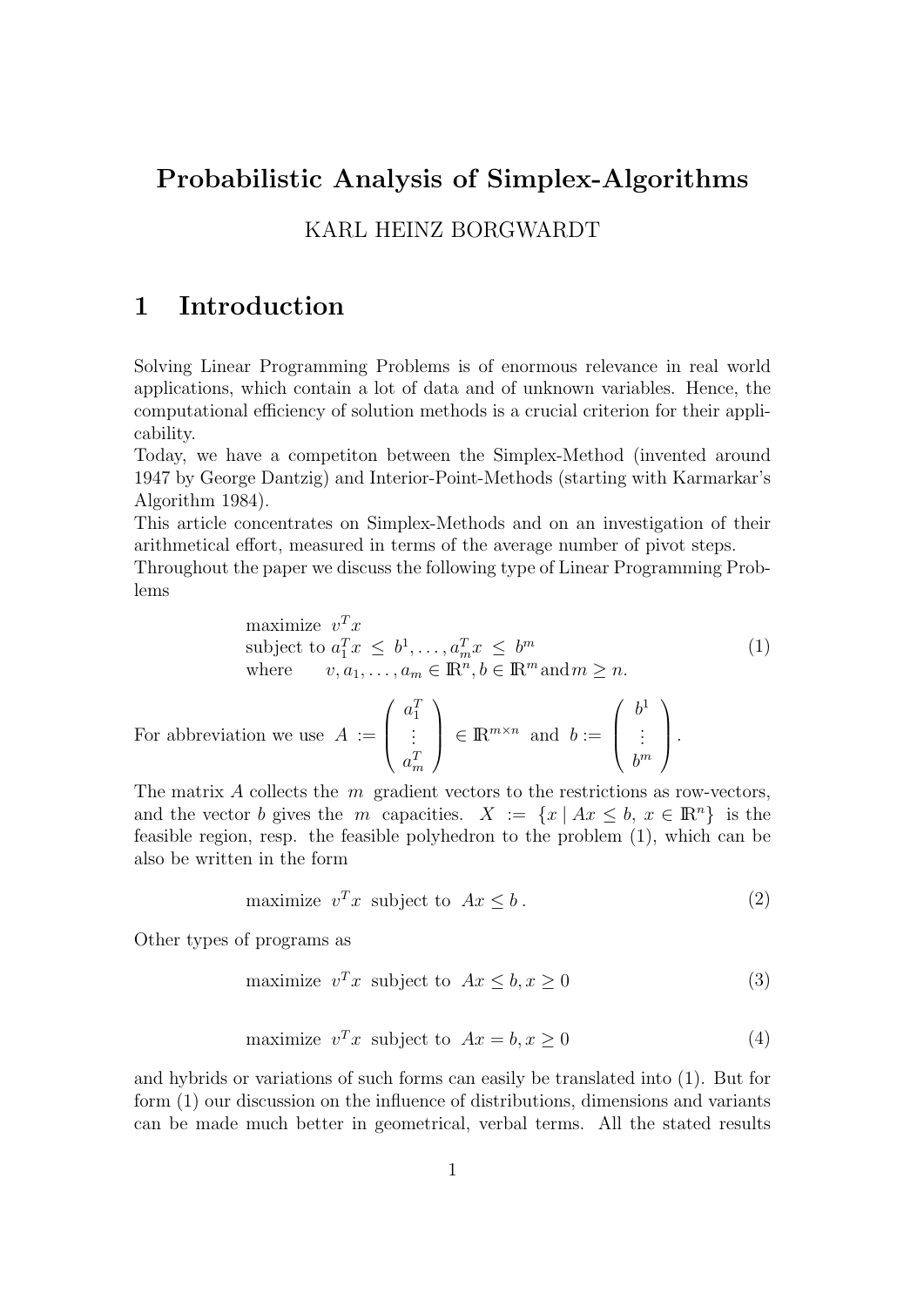hold – after adaption – for the other forms, too.

If X has vertices and if there are optimal solutions to  $(1)$ , then there is a vertex in the optimal set. In each vertex of  $X$  at least  $n$  restrictions of (1) will be active or tight. And in each edge of X at least  $n-1$  restrictions are active. Every nonoptimal vertex is incident to an edge improving the objective. And if an optimal vertex exists, every iterative construction of a connected path over such improving edges leads to the optimal vertex after a finite number of steps. These facts are exploited in the design of the Simplex-Method, which works in two Phases.

**Phase I:** Find a vertex  $x_0 \in X$ . If there is no vertex, STOP. **Phase II:** Construct a sequence of vertices  $x_0, \ldots, x_s \in X$ , such that for  $i = 0, \ldots, s - 1$  the vertices  $x_i$  and  $x_{i+1}$  are adjacent and  $v^T x_i < v^T x_{i+1}$ . We stop at  $x_s$  if  $x_s$  is optimal or if at  $x_s$  the nonexistence of

(5)

an optimal solution becomes obvious.

Phase I works in a similar manner to Phase II. Since Phase II admits a better geometrical explanation, and is simpler to analyze, we concentrate – for the beginning – on Phase II.

Note that our definition of Phase II in (5) still gives the freedom, how we determine the successor vertex (if more then one are possible). A rule for that decision will fix a "variant" of the Simplex-Algorithm. The complexity of Phase II – the so-called "Simplex-Algorithm" – is mainly determined by the number s. Less difficult to analyze is the effort to perform a single pivot step, which costs at most  $O(mn)$  arithmetic operations for updating an  $(m \times n)$ -tableau under all reasonable variants.

In this article we are interested in the average-case behaviour of the random number s, when our problems (1) follow a given distribution. Since nobody knows "the real world distribution", we have to introduce and to use a self-made stochastic model about the appearance of special instances of (1).

Based on that model, we will evaluate the stochastic behaviour of s. It is clear that this will massively depend on

- the variant under use
- the chosen stochastic model/resp. the distribution.

A probabilistic analysis of the behavior of an algorithm consists of three essential steps.

- a study of the way the algorithm is working on given, deterministic probleminstances including a characterization of the desired figures (e.g.  $s$ ) for that instance
- a consensus about an underlying stochastic model on the distribution of occuring problem-instances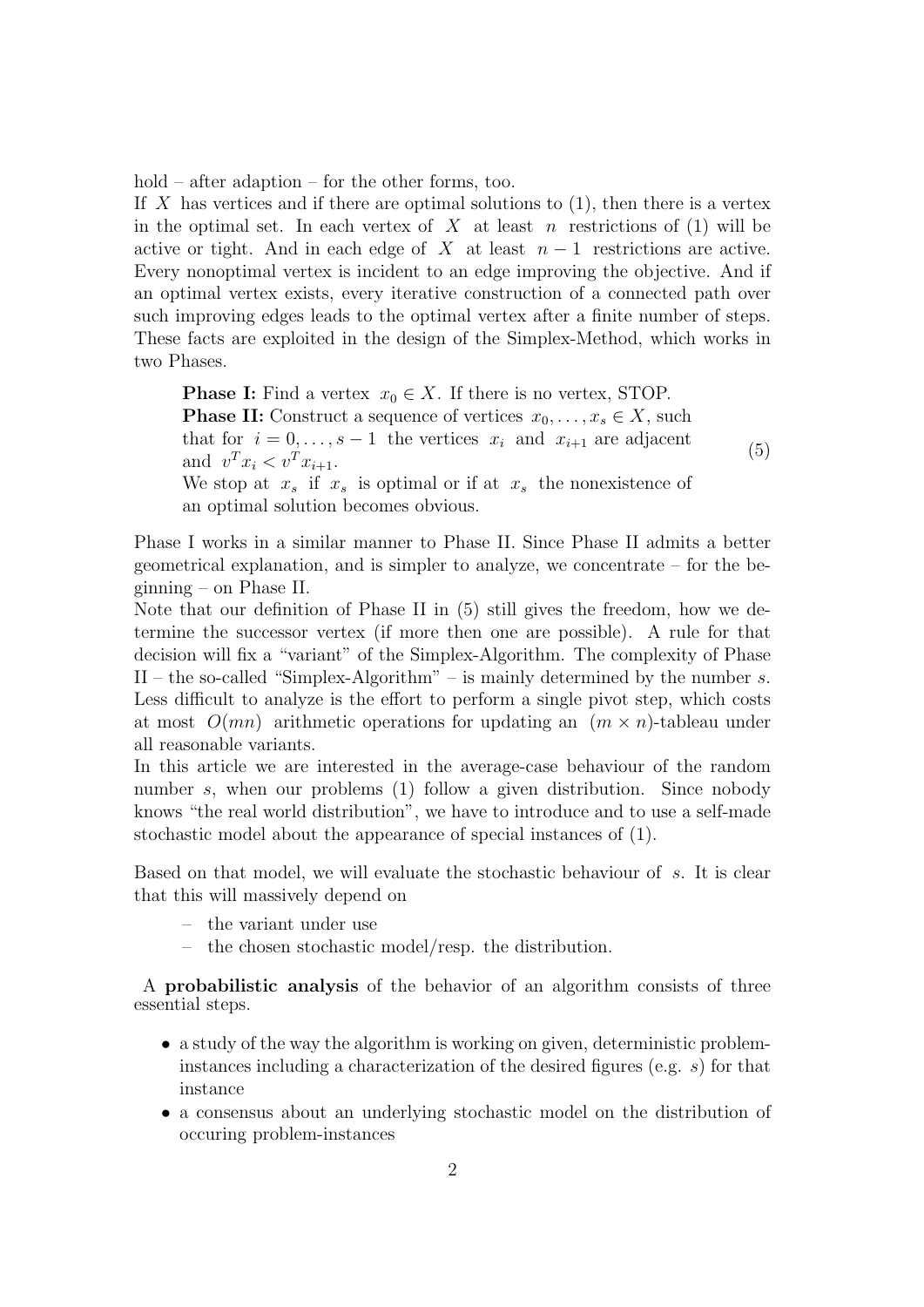• a cumulation over all possible instances, weighted with their occurence probability, leading to stochastic information on the random behavior

So, we study the procedure of a deterministic algorithm, which is employed to solve random problem-instances.

This stands in contrast to the situation with randomized algorithms, where random parameters decide, how the algorithm shall proceed in solving a given, deterministic problem.

Throughout the paper we shall rely on a nondegeneracy assumption:

All submatrices of  $(A, b)$  and of  $(A<sup>T</sup>, v)$  are of full (maximal) rank. (6)

This is compatible with our models either by direct conditioning or by the fact that in such a probabilistic model the set of degenerate problems is a nullset.

In this paper, we shall briefly report on experiments and their (limited) informationvalue. After that we come to two different stochastic models which admitted a successful probabilistic analysis. The first is the Sign-Invariance-Model, whose analysis reached its summit in the middle of the eighties. And the second is the Rotation-Symmetry-Model, whose evaluation had started even earlier. But the refinement of that approach is still going on.

# 2 Numerical experiments and comparison of variants

The first idea to learn more about the average-case-behaviour of s is to carry out controlled numerical (Monte-Carlo-)experiments. For that purpose, one has to fix several dimension-pairs  $(m, n)$ , to use a stochastic model for generating the data, and to solve the created problem-instances by application of a given variant.

These experiments can be employed for a variety of purposes, as for forecasting the number of pivot steps s (on the basis of  $(m, n)$  for a fixed variant and model) or for comparing different variants or for recognizing the different influences of stochastic models.

All of that had been done and tried in the past. Studying the huge number of reports on such experiments leads to a very confusing and frustrating impression. Since stochastic models, employed variants, dimensions and problem-types vary excessively, the results and methods can hardly be compared. In particular, it is not possible to summarize the outcome briefly, since all the test parameters would have to be mentioned exactly. So, we refer to the very informative survey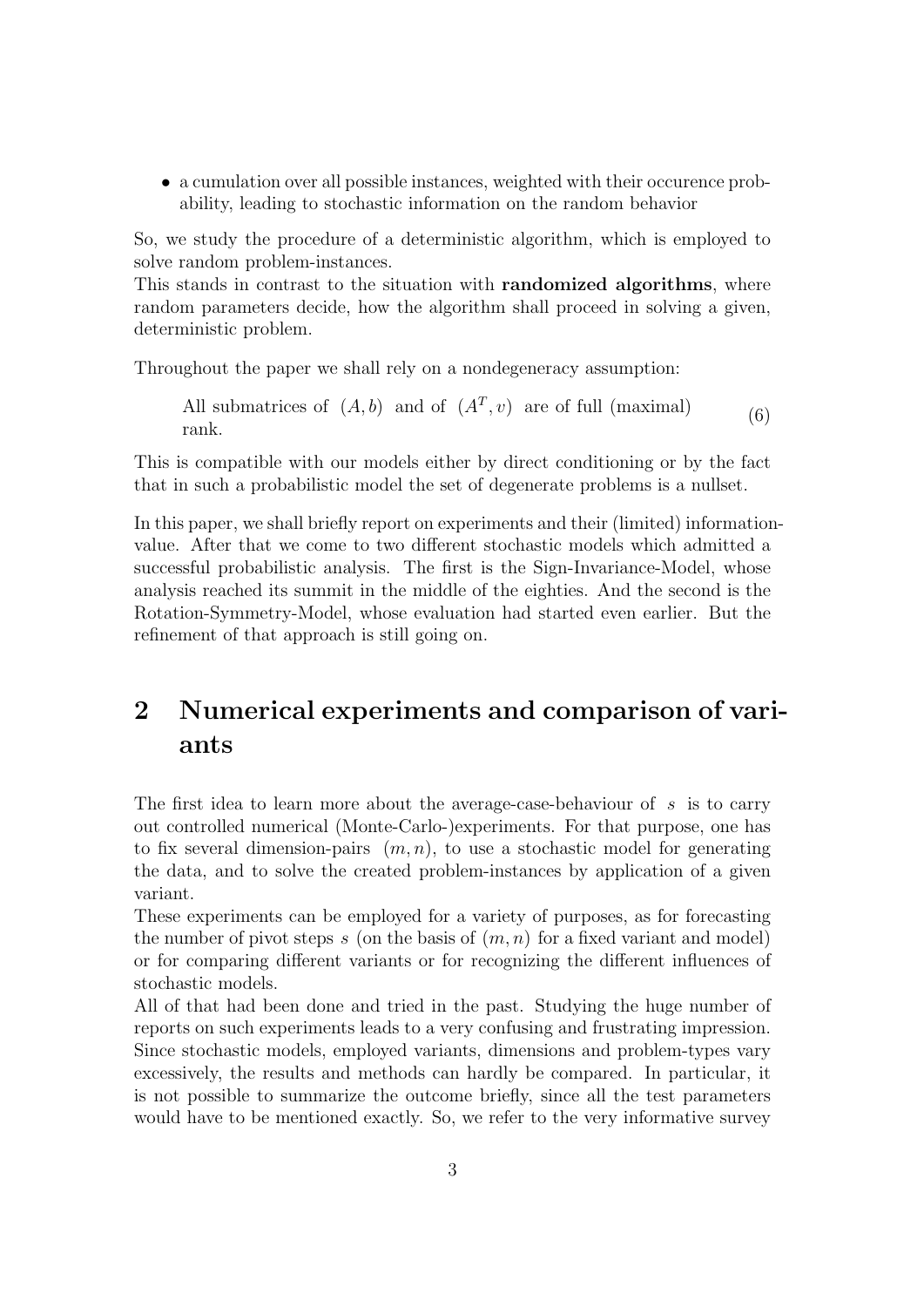by Shamir in [19], who comes to the following overall conclusion.

The smaller dimension  $n$  (resp. the dimension of the polyhedra) enters the mean-value function of s in a slightly superlinear way and the larger dimension  $m$  (resp. the number of inequalityrestrictions, including sign-constraints) has only a significantly sublinear influence.

(7)

Easier to understand and to interpret are experiments, when they are done parallel to a theoretical study, because then both results, the empirical and the theoretical one, can be checked whether they justify and confirm each other. This has been achieved in experiments for the so-called Rotation-Symmetry-Model (RSM).

Let  $b = 1$  and let  $a_1, \ldots, a_m$ , v (and an auxiliary vector u) be distributed independently, identically and symmetrically under rotations on  $\mathbb{R}^n \setminus \{0\}.$ (8)

Note that only  $b > 0$  is essential. Choosing  $b = 1$  means a simplifying standardization only.

The experiments could more or less confirm the theoretical results on  $E_{m,n}(s)$ (the expected number of pivot steps required for  $(m, n)$ -problems). These theoretical results will be presented later. Rather informative was the comparison of the behaviour of different variants and of the influence of different stochastic distributions. In [8] we tested seven variants belonging to three categories (A, B, C), whose geometric description can be given as follows.

Note that in each vertex a decision has to be made, which one of the (exactly) n tight restrictions should be deactivated. This means that a choice among the subset of the improving edges (originating from that vertex) is made. The current basis is the set of the n gradients  $(a_i)$  corresponding to the active restrictions at the current vertex.

Category A: Variants exploiting information on the shape of X and on the objective  $v^T x$ .

Steepest Ascent: Chooses that incident improving edge with smallest angle to the gradient of the objective function.

Greatest Improvement: Takes that edge which leads to the maximal improvement of  $v^T x$  in the next step.

Category B: Variants exploiting information on the objective only.

**Dantzig's Rule:** Since a vertex x is optimal iff v is in the cone of the gradients  $a_i$  of the current basis, we can calculate in each step the representation of  $v$  by that basis of  $\mathbb{R}^n$ . So every basis-gradient is associated with its v-representation coordinate. Since optimality requires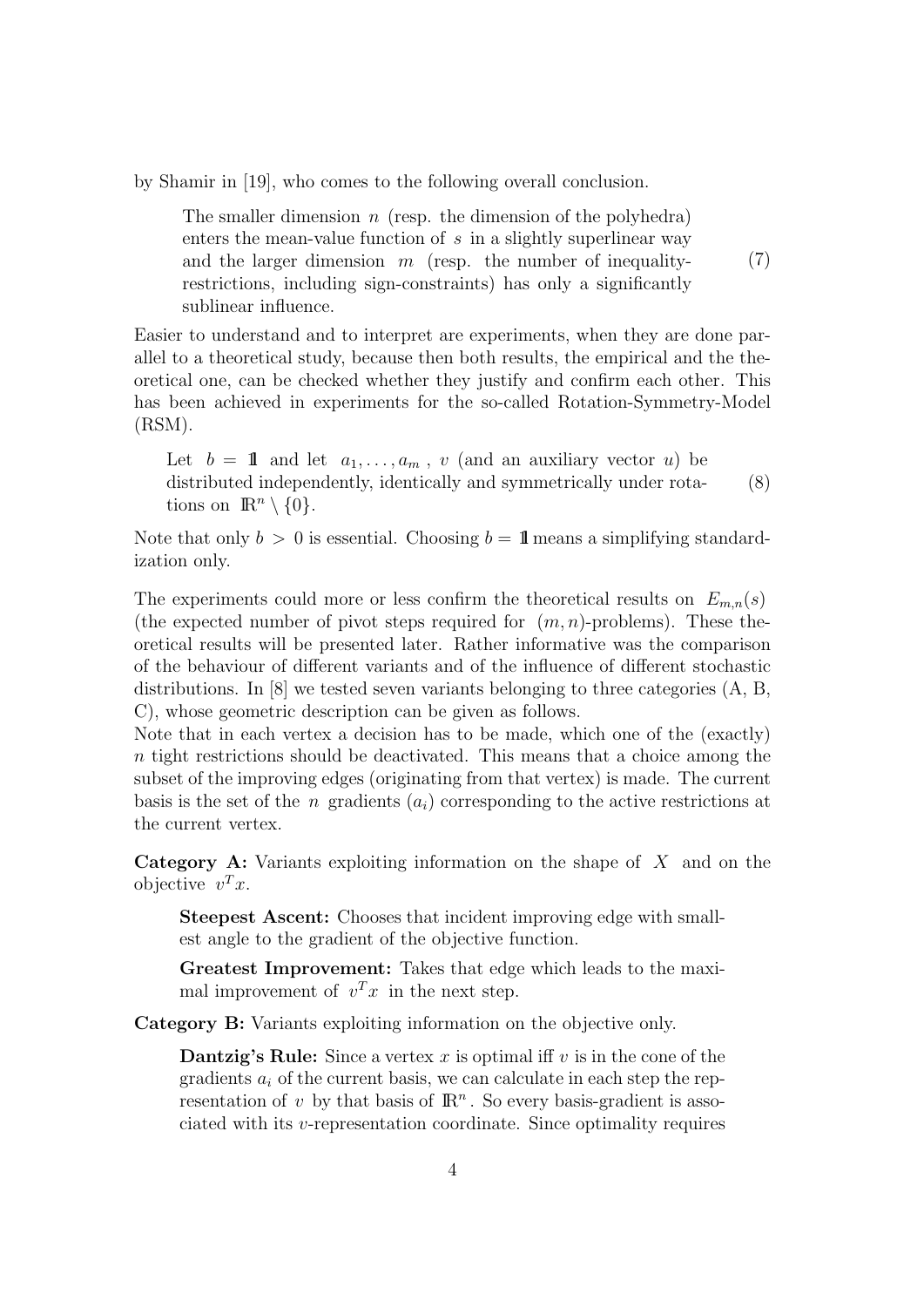a completely nonnegative representation, Dantzig's Rule suggests to take that edge, which deactivates the restriction whose gradient has the most negative coordinate.

Shadow-Vertex-Algorithm or Parametric Variant: This is the variant for which theoretical studies worked very well. The results will be presented in the following sections. Therefore, we explain it in detail. This variant leads us from a vertex optimizing an alternative objective  $u^T x$  to the optimal solution for  $v^T x$  (or an unbounded edge), by providing all optimal vertices to the family of objectives  $(\lambda v + u)^T x$  with  $\lambda \in [0, \infty)$ .

For  $\lambda$  starting at 0 and increasing, the sequence of optimal vertices gives just the parametric Simplex-Path, which had also been constructed in the early parametric variant of Gass and Saaty. They had introduced the parametric concept for another type of problems and without the geometric shadow-vertex interpretation: If we project X on  $\text{Span}(u, v)$ , then our variant constructs a path along the boundary of the two-dimensional image of  $X$ , visiting only shadow vertices. These are vertices which keep their vertex-property even after the projection. The choice of the right edge is organized by calculation of the basis representations of v and u (as in Dantzig's Rule) and by minimizing the quotient of corresponding coordinates.

Category C: Rules evaluating combinatorial principles only.

Rule of Random Choice: selects randomly one of the improving edges.

Rule of Justice: deacitivates that tight restriction which had been active most often.

Rule of Bland: deactivates that tight restriction which has the least original index.

These variants were compared under three different rotation-symmetric distributions for the vectors  $a_i$ :

Uniform distribution on  $\omega_n$  (the unit sphere of  $\mathbb{R}^n$ ), Uniform distribution on  $\Omega_n$  (the full unit ball of  $\mathbb{R}^n$ ), Gaussian distribution on  $\mathbb{R}^n$ .

In general, it turned out that results for Gaussian distribution were better (smaller) than for unit ball and the latter were better than the unit sphere results. The reason simply comes from the redundancy rate. A restriction is redundant, if its existence or nonexistence has no impact on the shape of  $X$ . Here, the i-th restriction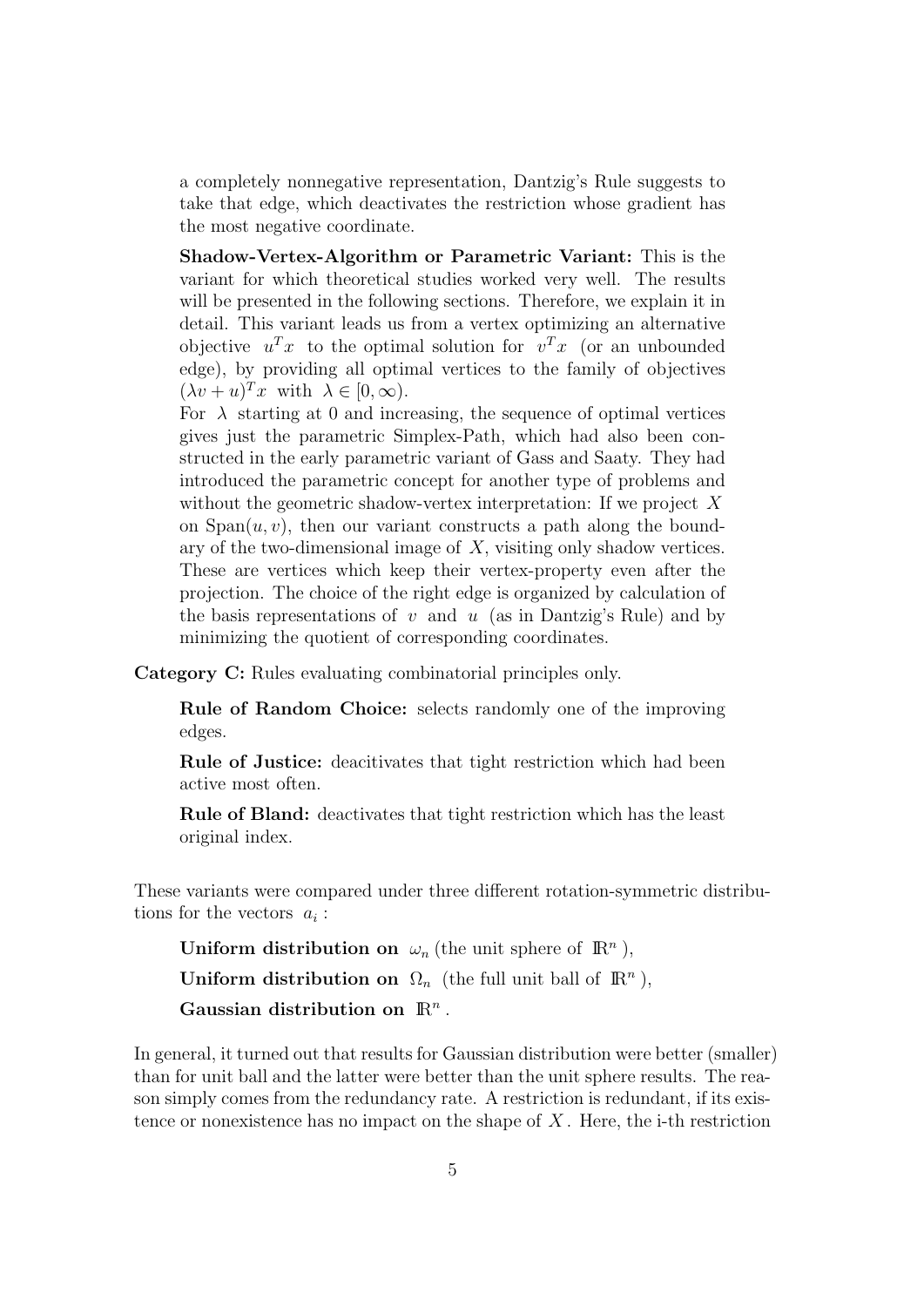is redundant, iff  $a_i$  belongs to the interior of  $Conv(0, a_1, \ldots, a_{i-1}, a_{i+1}, \ldots, a_m)$ . This will never happen when all points come from  $\omega_n$  and rather seldom when all points come from  $\Omega_n$ , but very often when the points are Gaussian-distributed. And, it is obvious, that under normal circumstances a problem becomes easier, if more restrictions are redundant, resp. if the redundancy-rate is high.

The quality of the different variants can be ordered consistently. The best performance shows the Rule of Steepest Ascent. It is slightly better than the Rule of Greatest Improvement. These two variants show a very good perfomance in particular when the current vertex is still far away from the optimal one.

A bit worse are the variant of Dantzig and the Shadow-Vertex-Algorithm. The reason may be that they do not exploit information on the polyhedron itself (which may make the edge-choice more ineffective, but saves computation time in the single pivot step).

Considerably worse is the performance of the combinatorial variants. The best among these is Random Choice, followed by Rule of Justice, and finally comes Bland's Rule.

The overall impression is that the differences between Category A and Category B are not dramatic, but that the differences between Category B and Category C are striking.

We have also tested the standard deviation of s and the more meaningful quotient between standard deviation and mean value (for the number of pivot steps). This quotient was less, but close to 1, when m was in the order of n. But the quotient became quite small for  $m \gg n$ . We understand this as a hint that in the RSM for  $m \to \infty$  and fixed n (the "asymptotic case") the shape of X, the number of facets as well as their size, and the length of edges will stabilize more and more.

However, all these experiments and their outcome are not at all satisfactory for a final judgement. One reason is that the computation time for a sufficient number of repetitions of the experiments is irresponsibly high. Hence we cannot advance to reasonably high dimensions. Also complexity-theory investigations cannot be settled by limited experiments. A third argument concerns potential regression analysis-attempts based on the data of the results. It is almost impossible to modelize the qualitative structure of  $E_{m,n}(s)$  as a function of m and n with parameters to be specified by the regression, as long as we do not understand (theoretically) the interaction between  $m, n$  and the stochastic model. Many such attempts failed as the model structures did always fit only in a bounded range of  $m$  and  $n$ .

Much more meaningful is the outcome of theoretical (arbitrary-dimension) considerations. In the following, we present two successful approaches.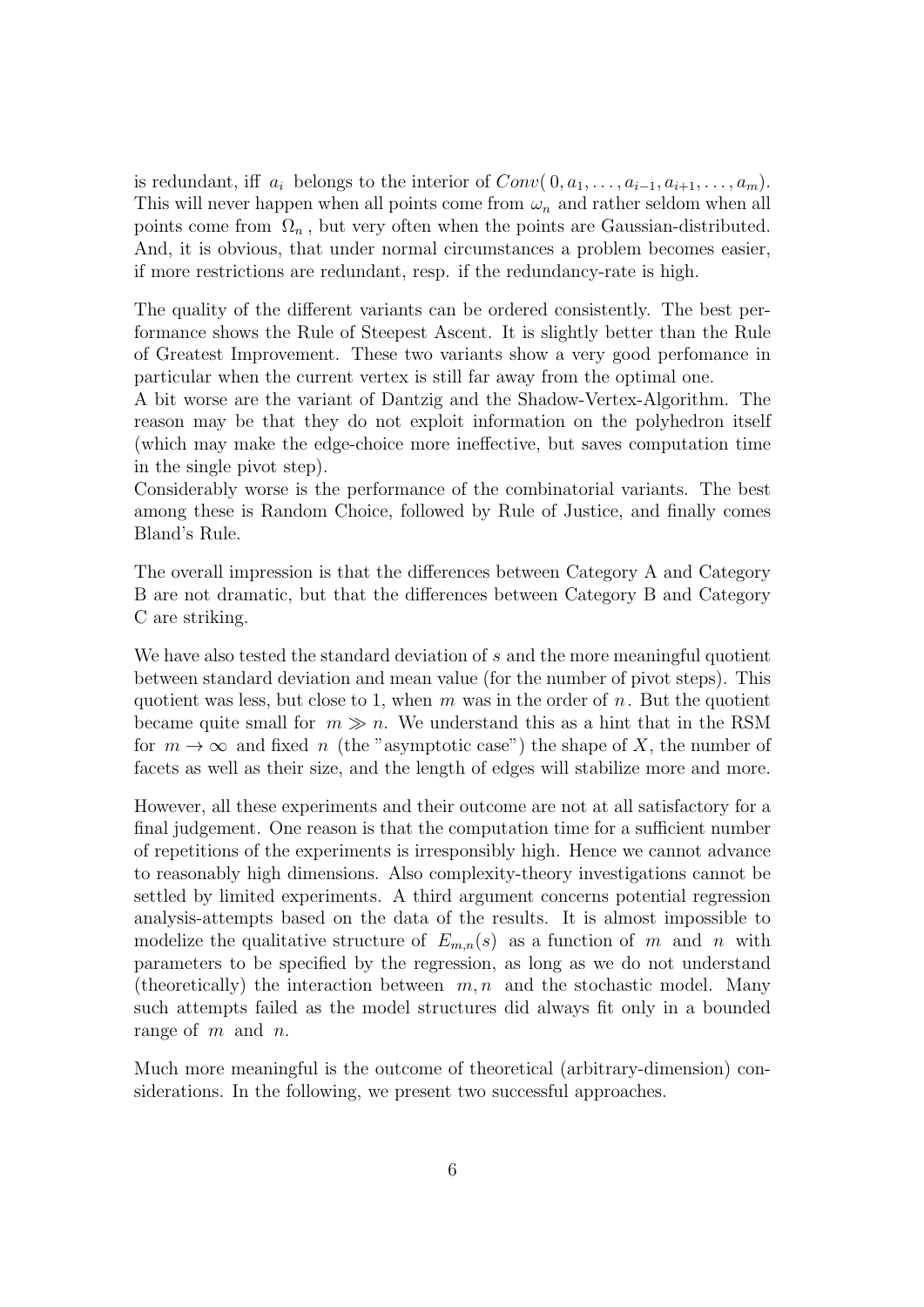### 3 Results under the Sign-Invariance-Model

The first investigation under this kind of model was done by Smale [20]. He analyzed problems of type (3)

maximize  $v^T x$  subject to  $Ax \leq b, x \geq 0$ 

and treated this problem as a special case of the Linear Complementarity Problem

Find  $w, z \in \mathbb{R}^{m+n}$  such that for given  $q \in \mathbb{R}^{m+n}, M \in$  $\mathbb{R}^{(m+n)\times(m+n)}$  $w - Mz = q$  and  $w^T z = 0, w \ge 0, z \ge 0$ . (9)

When M is specialized to  $\begin{pmatrix} 0 & -A \\ A^T & 0 \end{pmatrix}$  $A^T$  0 ) and q to  $\begin{pmatrix} b \end{pmatrix}$  $-v$  $\setminus$ , then a solution of (9) yields a solution of (3) and its dual.

As solution procedure, Smale employs "Lemke's algorithm". One starts with a solution for 1 replacing q. Then one moves on  $\left[1\right]$ , q forward and performs pivot steps whenever one of the coordinates of the vector  $w$  reaches the value 0, in order to keep all components nonnegative.

The analysis amounted to the question, how many cones of a special type will be intersected by a line segment. This is a typical question for a parametric algorithm. The expected number of pivot steps  $E_{m,n}(s^L)$  was analyzed under the following stochastic model:

- 1.  $(A, b, v)$  is distributed absolutely continuous.
- 2. The columns of  $(A, b)$  and v are independent.
- 3. The measure of  $(A, b)$  is invariant under coordinate permutations in columns of  $(A, b)$ .

Smale proved for problems distributed under that model

#### Theorem 1 [20]

$$
E_{m,n}(s^L) \le C(n) \left(1 + \ln(m+1)\right)^{n(n+1)}.\tag{10}
$$

This shows polynomiality in m (for fixed n), but not in n.  $C(n)$  is an (exponential) function of  $n$ .

Smale's studies gave a motivation for the analysis of the so-called Sign-Invariance-Model (SIM). It is extremely simple and only relies on a finite number of reflections and symmetries.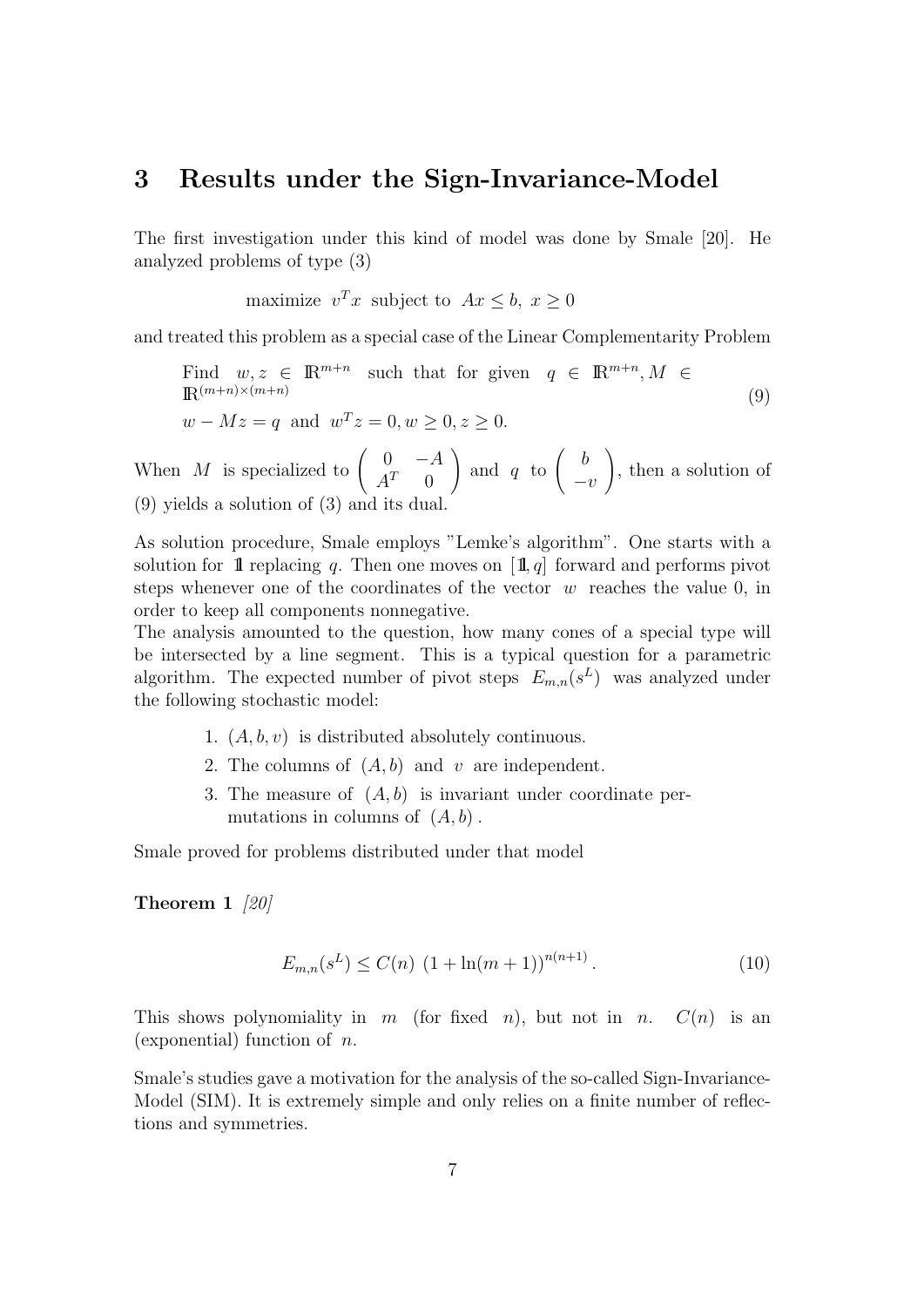Let A, b and v define a nondegenerate data-set for problem  $(3)$ . And let the occurence of

A b  $\begin{array}{c|c|c}\nA & b \\
v^T & 0\n\end{array}$  be equi-probable to the occurence of  $\begin{array}{c|c}\nS_1AS_2 & S_1b \\
v^TS_2 & 0\n\end{array}$  for every signmatrix

 $S_1 \in \mathbb{R}^{m \times m}$  and  $S_2 \in \mathbb{R}^{n \times n}$ . (A sign-matrix is a diagonal matrix with +1 or -1 in the diagonal entries). To explain the impact of that model, it suffices to consider a somehow relaxed version of sign-invariance, the so-called Flipping-Model, where we consider only the sign-matrix  $S_1$  and deal with problem instances of form  $(1)$ .

maximize 
$$
v^T x
$$
 subject to  $a_1^T x \leq \geq b^1, \ldots, a_m^T x \leq \geq b^m$ . (11)

Here  $\leq \geq$  indicates, that one of the relations  $\leq$  or  $\geq$  shall be valid in the formulation of the instance. We get  $\leq$  if  $s_{ii} = 1$  and  $\geq$  if  $s_{ii} = -1$  in (11). Since all sign-matrices  $S_1$  shall be equi-probable, this means that we independently determine the m directions of the relations, each one with probability  $\frac{1}{2}$  for  $\leq$ and with probability  $\frac{1}{2}$  for  $\geq$ .

By the way, we generate exactly  $2^m$  problem-instances out of one data-set. The idea of averaging is to solve all  $2^m$  instances, to sum up the required pivot steps and to divide by the number of instances.

This set of problem-instances can be solved (as far as Phase II is concerned) by application of the shadow-vertex-algorithm explained in the section before. There we realize a Simplex-Path over all (temporarily) optimal vertices when we traverse the set of objectives  $[u + \lambda v]^T x$  for  $\lambda \geq 0$ .

If we add the corresponding set of (optimal) vertices for negative values of  $\lambda$ , then the total set will be called the set of cooptimal vertices.

With s for the number of pivot steps,  $S_{coop}$  for the number of cooptimal vertices and  $S$  for the number of shadow vertices, the following relation is obvious:  $s \leq S_{coop} \leq S$ .

Using simple combinatorial enumeration arguments, Adler and Haimovich [13] and showed

#### Theorem 2  $[13]$

$$
E_{m,n}(S_{coop}|a\,\,coptimal\,\,path\,\,exists\,\,h\,\,exists\,\,s) \leq n\,\frac{m-n+2}{m+1} \leq n\,\,for\,\,type\,\,(1)\,\,under\,\,SIM.
$$

So far, the analysis considers only the procedure of moving from a  $u^T x$ -optimum to a  $v^T x$ -optimum. But this does not fit exactly into a probabilistic analysis of a complete solution method (as Smale's method), because the u-optimum is not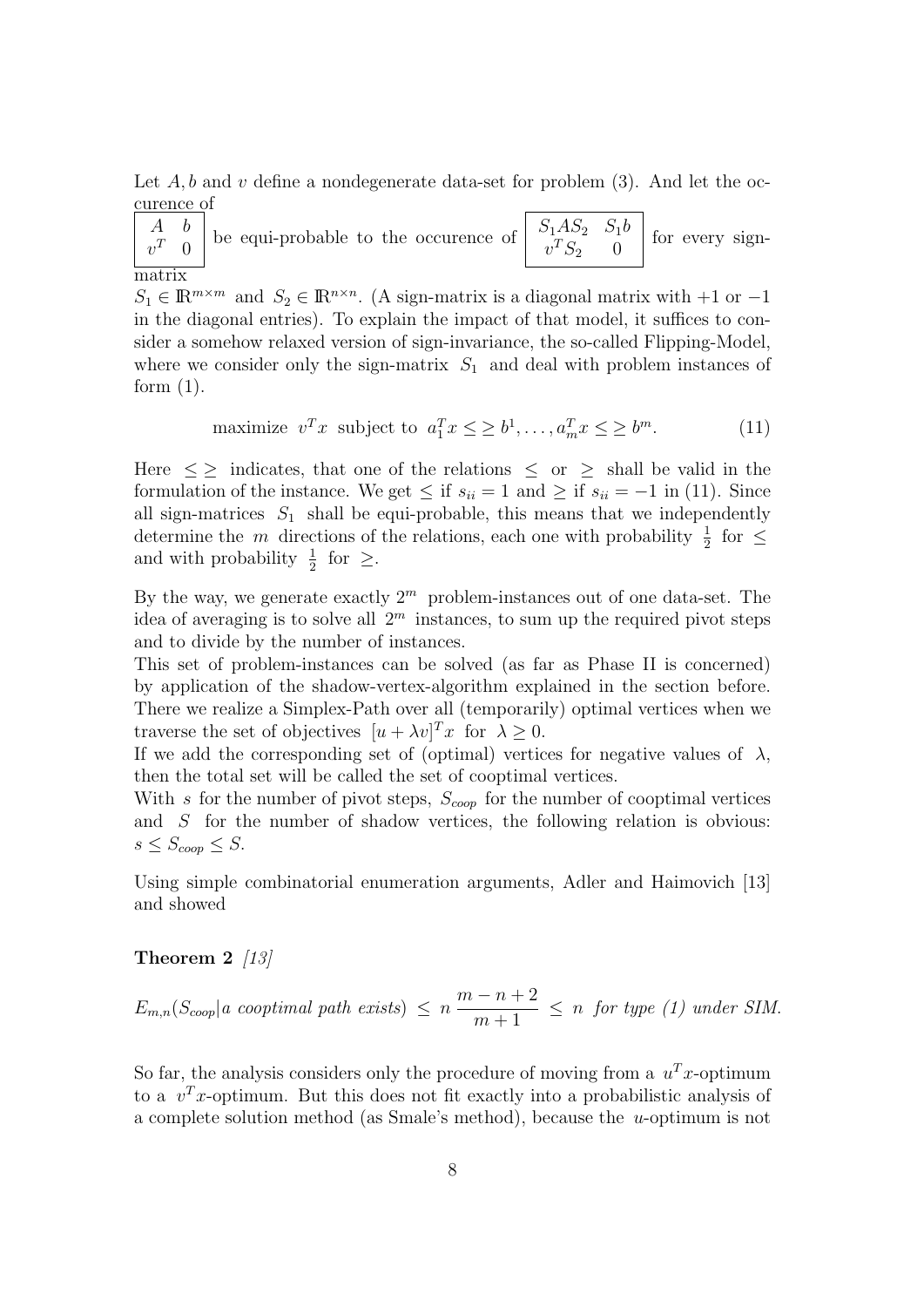given beforehand and calculating it would be as troublesome as calculating the  $v^T x$ -optimum.

In 1983/84, the combination of this result with a design of a complete algorithm was done in three papers by Todd [21], Adler & Megiddo [3], Adler, Karp, Shamir [2]. They all came to the same result for  $(E_{m,n}(s^t))$ , the expected number of pivot steps required to solve the LP completely (including Phases I and II).

#### **Theorem 3** [21], [3], [2]

For problems of type  $(1)$  resp. of type  $(3)$  distributed under SIM the expected number of pivot steps for the complete solution by a lexicographic version of Lemke's algorithm  $(s^t)$  is

$$
E_{m,n}(s^t) \le 2(n+1)^2, \quad resp. \quad \le 2Min(m^2, n^2). \tag{12}
$$

In the first two papers, analyzing type  $(3)$ -problems, the proof was based – as in Smale's analysis – on the evaluation of a probability that a typical cone is intersected by a line. But this time, this is the line

$$
[d, 1] \text{ with } 0 < d = (\delta, \delta^2, \dots, \delta^{m+n})^T \text{ with } \delta \text{ as small as desired.} \tag{13}
$$

Closer to our geometrical interpretation and easier to explain is the third approach in [2].

To explain the solution process of a type (1)-problem, we use

$$
X^{(n+k)} = \{x \in \mathbb{R}^n | a_1^T x \le b^1, \dots, a_{n+k}^T x \le b^k\} \text{ for } 0 \le k \le m-n, \text{ and } X^{(m)} = X.
$$

The following complete algorithm works directly in the space  $\mathbb{R}^n$  and is called

#### Lexicographic Constraint-By-Constraint-Method

#### Initialization:

Determine the unique vertex  $\bar{x} \in X^{(n)}$  and choose u as  $u = \delta^1 a_1 + \delta^2 a_2 + \ldots + \delta^n a_n$ with  $\delta > 0$  sufficiently small.

Stage  $k$   $(1 \leq k \leq m-n)$ 

Start at  $\bar{x}$ , the maximal vertex for  $u^T x$  on  $X^{(n+k-1)}$ . If  $\bar{x} \in X^{(n+k)}$ , then go to stage  $k + 1$ .

Else use the shadow-vertex-algorithm to improve the value of  $a_{n+k}^T x$  (note that so far  $a_{n+k}^T \bar{x} > b^{n+k}$ , start at  $\bar{x}$  and minimize  $a_{n+k}^T x$  on  $X^{(n+k-1)}$ . Stop as soon as  $a_{n+k}^T x \leq b^{n+k}$ .

On the last traversed edge find a point  $\tilde{x}$  with  $a_{n+k}^T \tilde{x} = b^{n+k}$ .

Enter stage  $k+1$  with  $\tilde{x}$  and replace  $\bar{x}$ . This is possible, because we have moved on a cooptimal path, hence  $\tilde{x}$  maximizes  $u^T x$  on  $X^{(n+k)}$ .

STOP if it is impossible to achieve  $a_{n+k}^T x \leq b^{n+k}$ , because then the original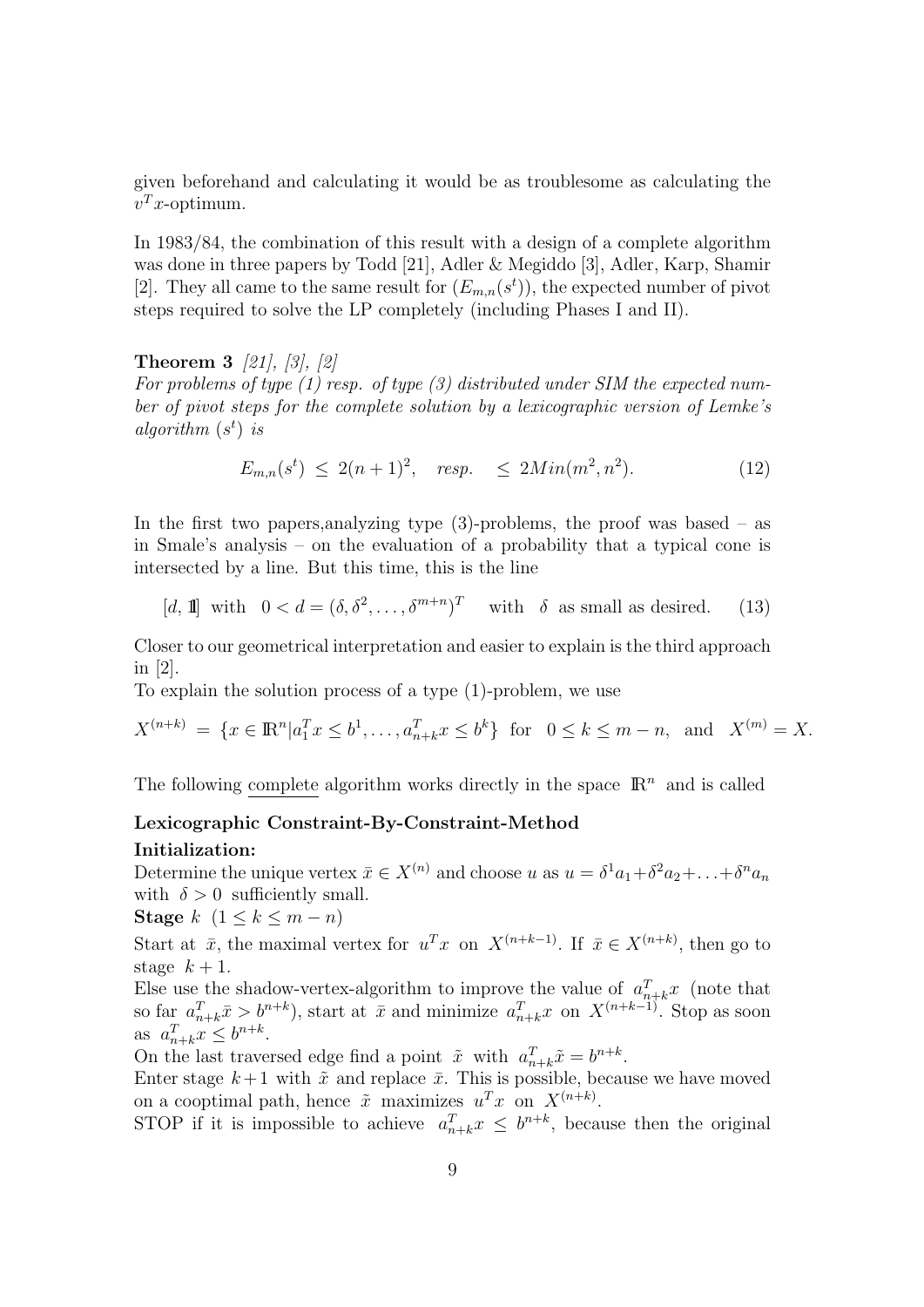problem is infeasible.

Stage  $m - n + 1$ :

Start at  $\bar{x}$ , which maximizes  $u^T x$  on  $X^{(m)} = X$ . Apply the shadow-vertexalgorithm and find the optimal point for  $v^T x$  or discover that  $v^T x$  is unbounded on  $X$ .

In principle, this amounts to solving  $(m-n+1)$  problems, for which the average number of steps is less  $n$  each (Theorem 2). But now, due to the lexicographical choice of u, it can be exploited that – when we enter stage  $k + 1$  – most of the work to optimize the current objective has already been done in earlier stages. Thus, the effort of stage  $k+1$  becomes much smaller than n.

Finally, the order of the total average number of steps is  $O(n^2)$  instead of  $O(mn)$ .

With slight additional conditions on the distributions of the A-entries, Adler & Megiddo [3] could establish also a lower bound of type  $C \cdot n^2$ .

And they argued that for  $m \leq 2n$ , since the share of feasible problems is at least  $n^{-\frac{1}{2}}$ , the conditional expected number of pivot steps for solving LP's of that model, under the condition that the problem-instance is feasible, is  $O(n^{2.5})$ .

As for every probabilistic model, one should ask about the direct impact of the model on the results.

An important feature of SIM is the fact that many instances will be infeasible, precisely

number of feasible instances  
number of generated problems 
$$
=\frac{\binom{m}{0} + \binom{m}{1} + \cdots + \binom{m}{n}}{2^m} \to 0 \quad (m \to \infty, n \text{ fixed}).
$$
 (14)

Only conditioning on feasible problem-instances avoids averaging over a lot of easy problems. But even if we do so, we meet a remarkably small expected number of vertices.

$$
E_{m,n} \text{ (vertices per feasible instance)} = \frac{2^n \binom{m}{n}}{\binom{m}{0} + \dots + \binom{m}{n}},\tag{15}
$$

which is less  $2^n$  and converges to that value for  $m \to \infty$ , n fixed.

Now it is not astonishing, that for a large class of variants the average number of pivot steps for the complete solution will be bounded from above by a function of *n* only (compare [1]).

But the most important reason for simplification of problem-instances with  $m \gg$ n comes from the average redundancy rate (the share of the restrictions without impact on  $X$ ). This expected number (conditioned on feasible problems) is

$$
\frac{\binom{m-1}{n}}{\binom{m}{0} + \dots + \binom{m}{n}} \to 1 \text{ for } m \to \infty, n \text{ fixed.}
$$
 (16)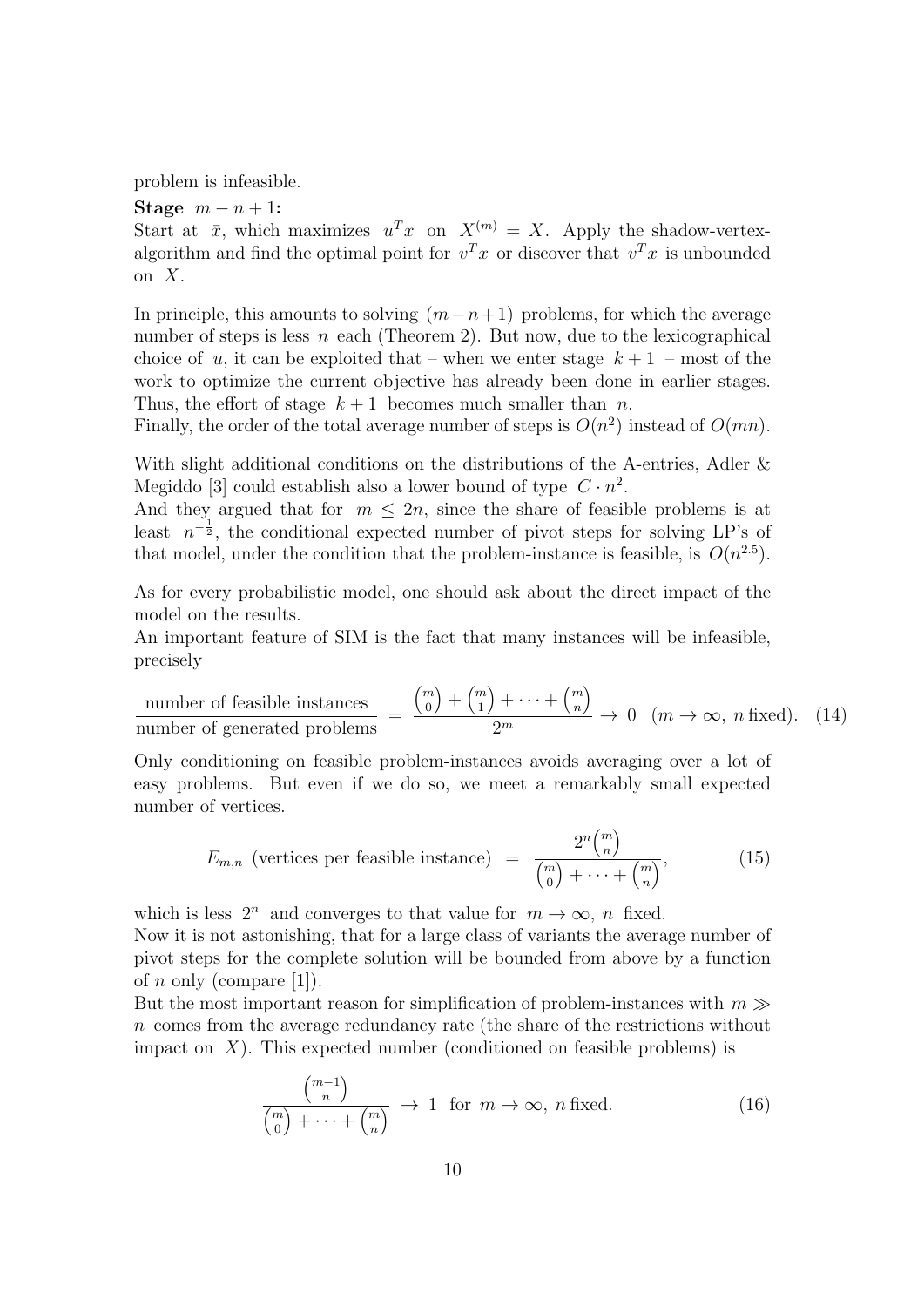Simultaneously, the absolute number of nonredundant constraints (conditioned on feasibility) tends to  $2n$  for  $m \to \infty$  and fixed n.

So, for  $m \gg n$ , even for the feasible instances, the nonredundancy rate will be very small. This will of course make these problems easy. And it says that the Sign-Invariance-Model gives reasonable and meaningful information only for  $m = O(n)$ .

SIM relies on symmetries and reflections only. The combinatorial methods for evaluation make it unlikely that a calculation of higher moments of the sdistribution can easily be done. Besides that, the model is somehow inflexible. For every set of data, the reflection procedure leads to exactly the same characteristics in the  $2<sup>m</sup>$  instances. There is no way to choose a desired redundancy share or a size of the expected number of vertices and to parametrize certain figures in order to study their impact.

Apparently (in particular for  $m \gg n$ ) the small upper bounds in (Theorem 2) and (Theorem 3) do rather reflect the special properties of the model than confirm the efficiency of the Simplex-Method, which had been pointed out in [1]).

### 4 Results under the Rotation-Symmetry-Model

The theoretical analysis based on the Rotation-Symmetry-Model (8) started in 1977 [4] and is still developing. The main result– a polynomial upper bound for the expected number of shadow vertices – was derived in 1996/97 [11] and it had predecessors with slightly cruder bounds in 1987 [7] and 1982 [6].

#### Theorem 4 [11]

For every rotation-symmetry distribution as in  $(8)$  and for every pair  $(m, n)$  with  $m \geq n$  the expected number S of shadow vertices (and of pivot steps s in Phase II) satisfies

$$
4E_{m,n}(s) \approx E_{m,n}(S) \leq Const. \cdot m^{\frac{1}{n-1}} \cdot n^2. \tag{17}
$$

This result and its predecessors have been derived by translating the question about  $S$  into the dual space of the vectors  $a_i$ . Candidates for being a vertex are only the  $\binom{m}{n}$ n ) basic solutions  $x_\Delta$  solving a system of n equations

$$
a_{\Delta^{1}}{}^{T}x = 1, \ldots, a_{\Delta^{n}}{}^{T}x = 1 \text{ with } \Delta = {\{\Delta^{1}, \ldots, \Delta^{n}\}} \subset \{1, \ldots, m\}. \tag{18}
$$

 $x_\Delta$  is actually a vertex if all other restrictions are satisfied, i.e.  $a_i^T x_\Delta \leq 1 \forall i \notin \Delta$ . It becomes a shadow vertex, if the projection on  $Span(u, v)$  preserves its vertexproperty.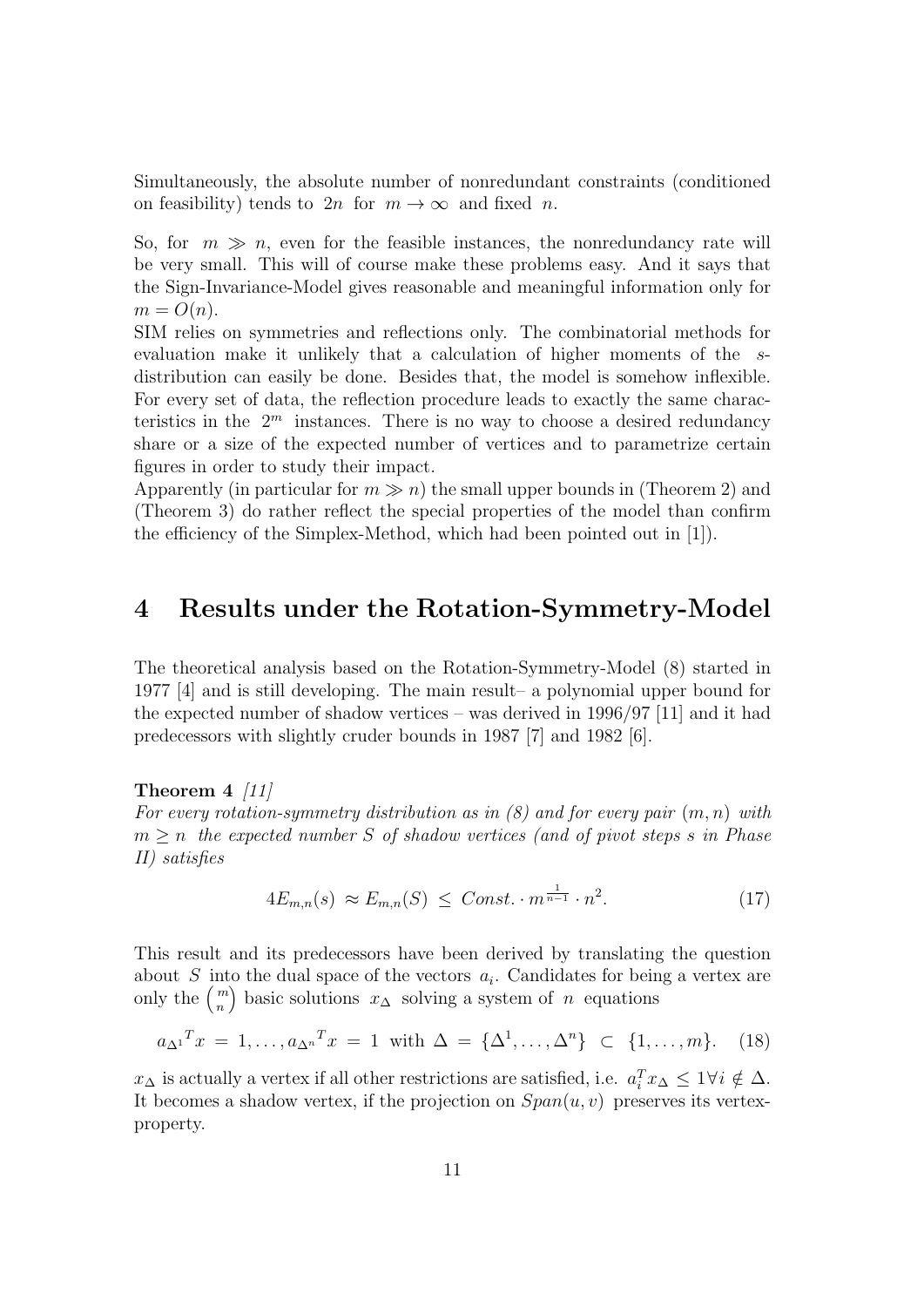Now there is a one-to-one correspondence

$$
x_{\Delta} \leftrightarrow \Delta = {\Delta^1, \dots, \Delta^n} \leftrightarrow Conv(a_{\Delta^1}, \dots, a_{\Delta^n})
$$
\n(19)

Besides  $X = \{x | Ax \leq b\}$  we consider its "polar polyhedron"  $Y = Conv(0, a_1, \ldots, a_m)$ .

The following equivalencies enable us to derive the average number of shadow vertices directly from the input data

#### Lemma 1

1.  $x_{\Delta}$  is a vertex of X iff  $Conv(a_{\Delta^1}, \ldots, a_{\Delta^n})$  is a facet of Y. 2. A vertex  $x_\Delta$  is a shadow vertex of X iff  $Conv(a_{\Delta^1},...,a_{\Delta^n}) \cap$  $Span(u, v) \neq \emptyset$ .

The addition theorem for expectation values and the symmetry of index-choices yield

$$
E_{m,n}(S) = {m \choose n} \cdot P \left( Conv(a_1, \ldots, a_n) \text{ is a facet and intersected by } Span(u, v) \right)
$$

Here, one integrates over all possible configurations of  $a_1, \ldots, a_m, u, v$  and weights with regard to the underlying distribution. The resulting multiple integral was very hard to evaluate. For the case of moderate dimensions  $(m, n$  arbitrary), we could only compare our integral with known results about a closely related integral. Much more efficient are the tools for evaluating the so-called asymptotic case  $(m \to \infty, n$  fixed), because there the integrals behave like Laplace-integrals and can conveniently be evaluated. So it was much easier to derive asymptotic results for specific RSM-distributions.

In the following we write  $E_{m,n}(S) \sim f(m,n)$  for  $m \to \infty$ , n fixed, when we mean that

$$
C_1 \le \liminf_{\substack{m \to \infty \\ n \text{ fixed}}} \frac{E_{m,n}(S)}{f(m,n)} \le \limsup_{\substack{m \to \infty \\ n \text{ fixed}}} \frac{E_{m,n}(S)}{f(m,n)} \le C_2 \quad \text{for some constants} \quad C_1, C_2 > 0.
$$

Besides that, we speak of a distribution on  $\Omega_n$  with algebraically decreasing tail , if

 $P(||x|| \ge r) \sim (1 - r)^{\gamma}$  for  $r \to 1$  for  $a \gamma > 0$ .

**Theorem 5**  $\frac{1}{4}$ ,  $\frac{7}{16}$ ,  $\frac{16}{18}$ ,  $\frac{18}{14}$ For fixed n and  $m \to \infty$ , the following distributions lead to the following behaviour of  $E_{m,n}(S)$ .

1. Gaussian distribution on  $\mathbb{R}^n$ :  $E_{m,n}(S) \sim$ √  $\overline{\ln m}$   $n^{\frac{3}{2}}$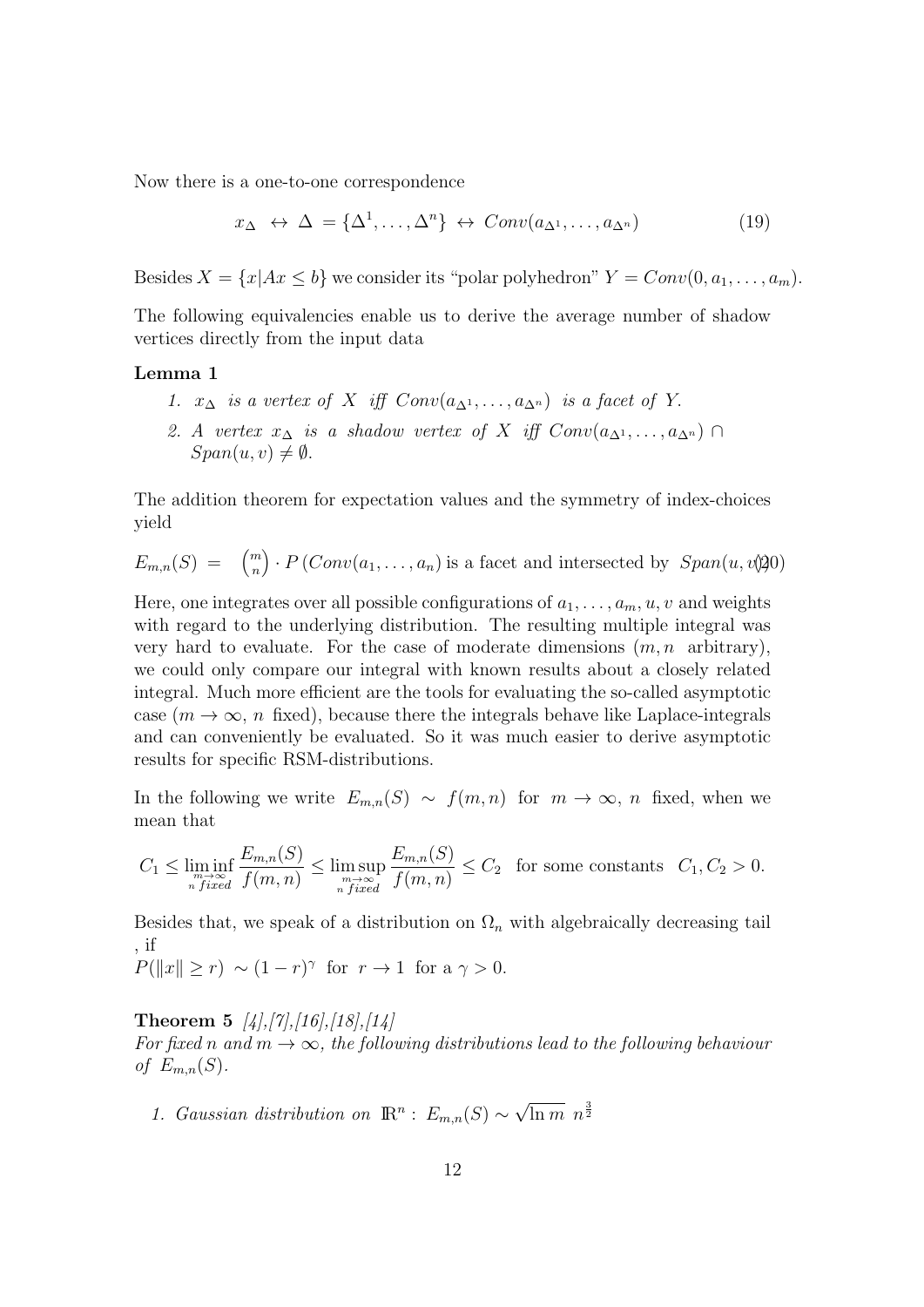- 2. Uniform distribution on  $\Omega_n: E_{m,n}(S) \sim m^{\frac{1}{n+1}} n^2$
- 3. Uniform distribution on  $\omega_n : E_{m,n}(S) \sim m^{\frac{1}{n-1}} n^2$
- 4. There are distributions such that  $E_{m,n}(S) \sim C(n)$
- 5. For distributions on  $\Omega_n$  with algebraically decreasing tail:  $E_{m,n}(S) \sim m^{\frac{1}{n-1+2\gamma}} n^2$ .

These results should be compared with corresponding results on the average number of vertices of X, resp. facets of Y, denoted by  $E_{m,n}(V)$  in our model.

**Theorem 6** [7], [16], [10] For fixed n and  $m \to \infty$  the following distributions lead to the following behaviour of  $E_{m,n}(V)$ 

- 1. Gaussian distribution on  $\mathbb{R}^n$ :  $E_{m,n}(V) \sim [\ln m]^{\frac{n-1}{2}} 2^n \cdot \pi^{\frac{n-1}{2}} \frac{1}{\sqrt{n}}$  $\overline{n}$
- 2. Uniform distribution on  $\Omega_n$ :  $E_{m,n}(V) \sim m^{\frac{n-1}{n+1}} 2^{\frac{n}{2}} \pi^{\frac{n}{2}} n^{-\frac{3}{4}} (n+1)^{\frac{n-1}{2}}$ .  $\left(1+\frac{n}{2}\right)$  $\frac{-\frac{1}{2} + \frac{n-1}{n+1}}{1}$
- 3. Uniform distribution on  $\omega_n : E_{m,n}(V) \sim m^{\frac{n-1}{n-1}} 2^{\frac{n}{2}} \pi^{\frac{n}{2}} n^{-\frac{3}{4}} (n-1)^{\frac{n-1}{2}} \cdot \left(\frac{n}{2}\right)$ 2  $\frac{1}{2}$
- 4. For distributions on  $\Omega_n$  with algebraically decreasing tail:  $E_{m,n}(V) \sim m^{\frac{n-1}{n-1+2\gamma}} 2^{\frac{n}{2}} \pi^{\frac{n}{2}} n^{-\frac{3}{4}} (n-1+2\gamma)^{\frac{n-1}{2}} \cdot \left(\frac{n}{2}\right)$ 2  $\bigg)^{-\frac{1}{2} \cdot \frac{n-1}{n-1+2\gamma}}$ .

Obviously the Simplex-Method is able to select a rather short path through the huge set of vertices. Hereby it visits (on the average) only the  $n$ -th root of the total number of available vertices.

Another very important point is the variance of the number of shadow-vertices resp. of the number of required pivot steps. Due to the technical difficulties mentioned above, so far only the asymptotic case has been analyzed. Küfer  $[17]$ showed

#### Theorem  $7 \frac{17}{2}$

For distributions with algebraically decreasing tail on  $\Omega_n$ , the quotient of variance and square of expected value behaves asymptotically as follows

$$
\frac{Var_{m,n}(s)}{E_{m,n}^2(s)} \sim \frac{1}{n} \quad and \quad \frac{Var_{m,n}(S)}{E_{m,n}^2(S)} \sim m^{\frac{-1}{n-1+2\gamma}}.
$$
\n(21)

Here s is the number of pivot steps and  $S$  is the number of shadow-vertices,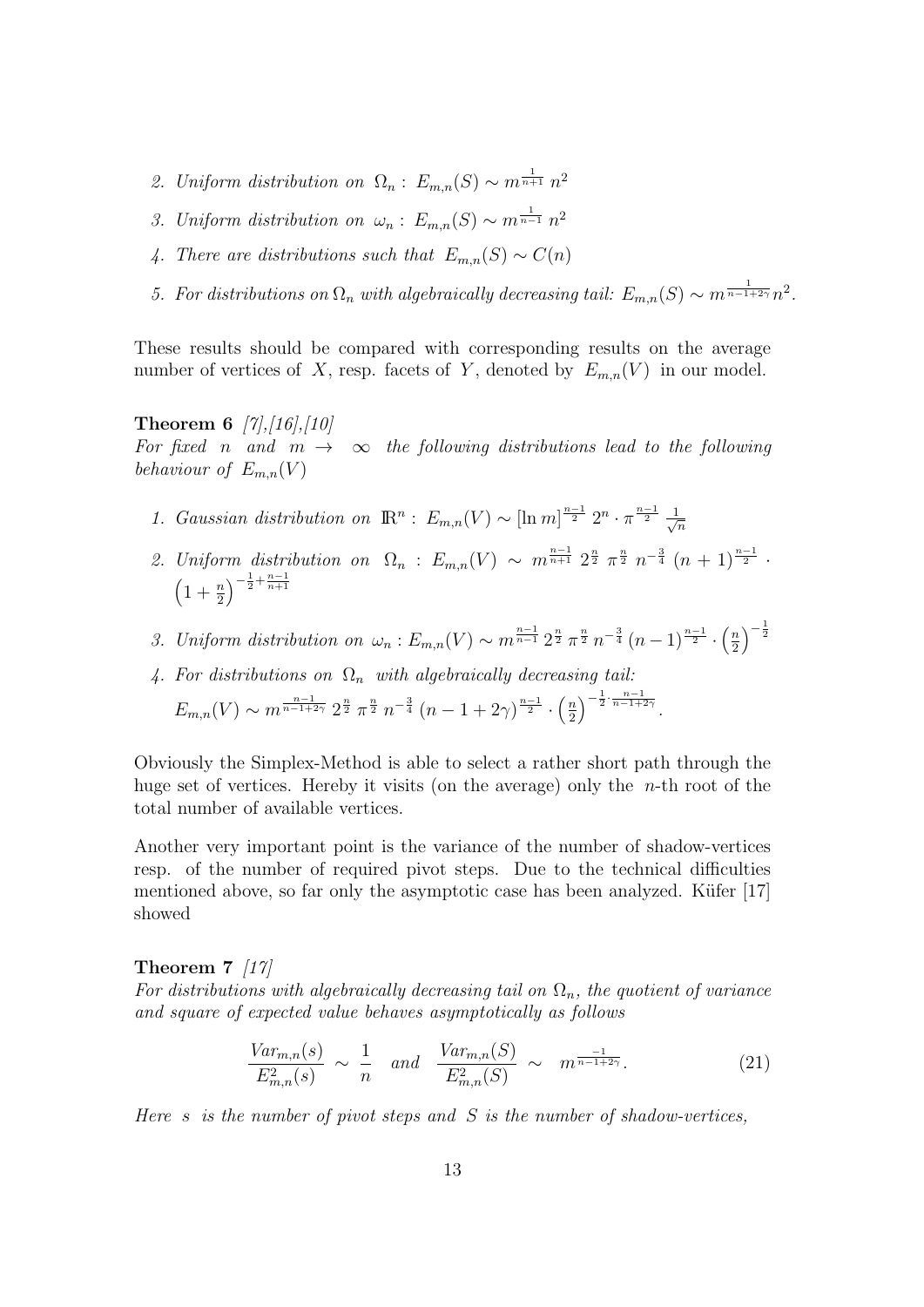So far, we have dealt only with a fictive Phase II-algorithm, starting at an optimal vertex for an auxiliary objective. But this vertex is impracticable to find. Now let us talk about a safe Phase I.

A special feature of our problems is the feasibility of the origin, which makes – in contrast to the Sign-Invariance-Model – every instance feasible. Based on that information, we can employ a method (cf.  $[6]$  and  $[7]$ ), which applies the shadowvertex-algorithm  $n-1$  times, and each time the dimension of the problem is increased. In each of these stages all the stochastic requirements of our model are satisfied.

Here we introduce  $X^{(k)}$  as  $\{x|Ax \leq 1, x^{k+1} = \ldots = x^{n} = 0\}$ , and formulate the

#### Dimension-By-Dimension-Algorithm

#### **Initialization** (Stage  $k = 1$ )

Starting from the origin, find a vertex of  $X^{(1)} = \{x | Ax \leq 1, x^2 = \ldots = x^n = 0\}$ maximizing  $v^T x = v^1 \cdot x^1$ . If this maximal vertex does not exist, STOP.

Stage  $k (2 \leq k \leq n)$ Use the optimal point  $(\bar{x}^1, \ldots, \bar{x}^{k-1}, 0, \ldots, 0)^T$  for  $v^T x$  on  $X^{(k-1)}$ , which is located on an edge of  $X^{(k)}$ .

- 1. Find an adjacent vertex in  $X^{(k)}$  to that edge.
- 2. Apply the shadow-vertex-algorithm using  $e_k^T x$  and  $v^T x$  as pair of objectives for maximizing  $v^T x$  on  $X^{(k)}$ . If  $v^T x$  turns out to be unbounded on  $X^{(k)}$ , STOP.
- 3. If  $k < n$ , set  $k = k + 1$  and enter the next stage. If  $k = n$ , PRINT the optimal vertex for X.

One can derive an upper bound for this cumulation of  $n-1$  shadow-vertexapplications by summing up all the expected numbers of shadow-vertices. But this would significantly overestimate the actual number of pivot steps in this algorithm, since we would ignore that the original distribution comes from  $\mathbb{R}^n$ and that only projection-distributions (from  $\mathbb{R}^n$  to  $\mathbb{R}^k$ ) can determine the behaviour in stage  $k$ . Since the set of projection distributions is only a small subset of the RSM-distributions in dimension  $k$ , the corresponding bound for the expected number of steps in stage  $k$  is much better. Consequently, we obtain the following result, which also holds for problems of type (3), including sign-constraints.

#### Theorem 8 [12]

For every pair  $(m, n)$  with  $m \geq n$  and every RSM-distribution on  $\mathbb{R}^n$ , the expected total number of pivot steps for the dimension-by-dimension-algorithm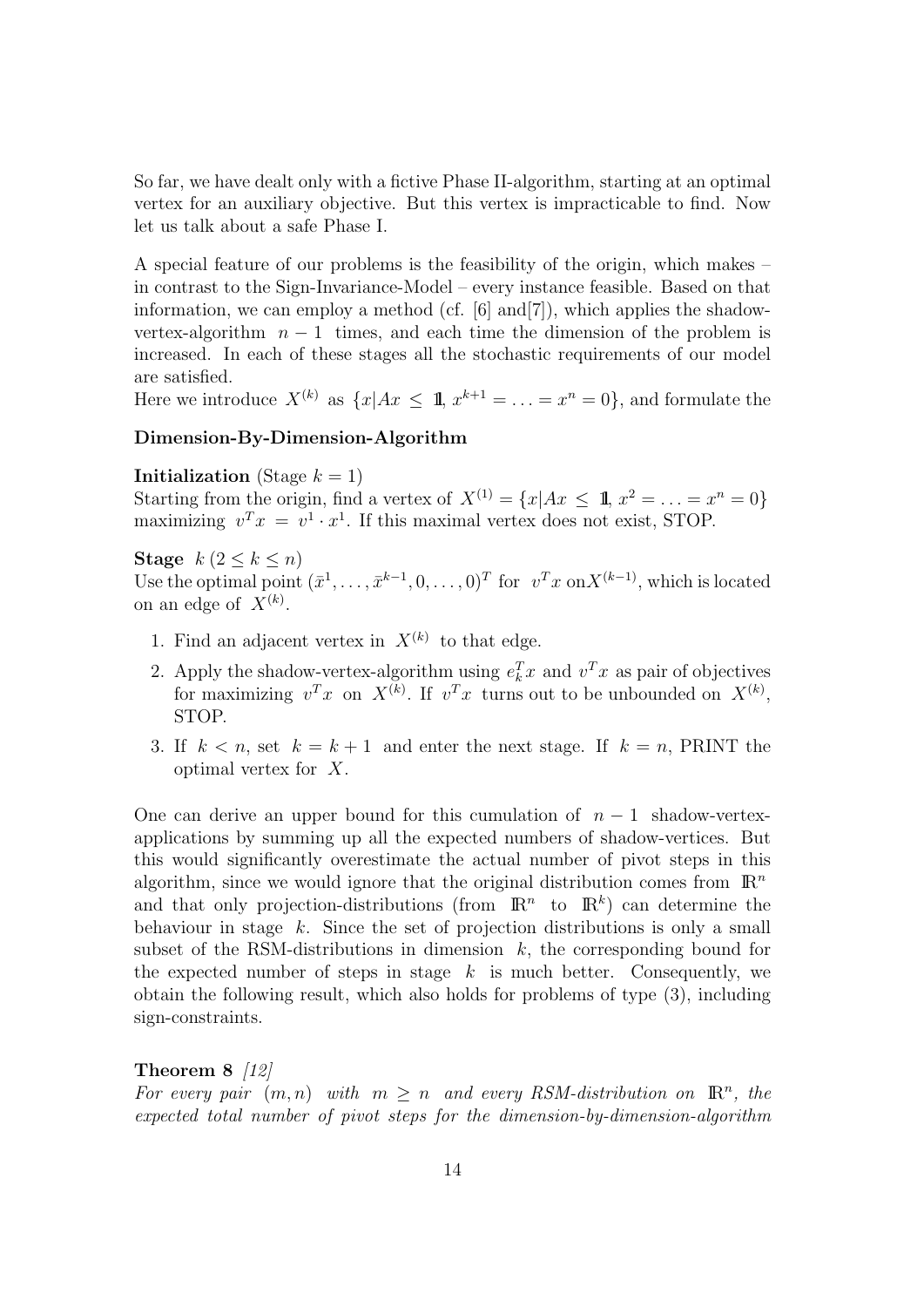$(E_{m,n}(s^t))$  satisfies

$$
E_{m,n}(s^t) \le m^{\frac{1}{n-1}} \cdot n^3 \cdot C \tag{22}
$$

as well for problems of type (1) as for problems of type (3).

But as observed in the analysis of the Constraint-By-Constraint-Method (compare Theorem 3) it is plausible that most work of optimizing in stage  $k+1$  has already been prepared in prior stages, such that the actual number of steps in stage  $k + 1$  is much smaller. This was precisely clarified by Gabriele Höfner [14] for the asymptotic case.

### Theorem 9  $[14]$ For every RSM-distribution the expected total number of pivot steps in the dimensionby-dimension-algorithm satisfies

$$
E_{m,n}(s^t) \sim m^{\frac{1}{n-1}} \cdot n^{\frac{5}{2}} \tag{23}
$$

when  $m \to \infty$  and n is fixed for problems of type (1) and (3).

It must be clear that this algorithm is crude and lengthy and has been introduced only for meeting the conditions of RSM and for making the probabilistic analysis possible.

In order to confirm the "folklore" observation, that Phase I can be done with an effort not exceeding that of Phase II, Höfner analyzed another complete algorithm. But unfortunately, only in the asymptotic case this method is assured to work.

1. Solve the problem

max  $\mathbf{1}^T x$  subject to  $Ax \leq \mathbf{1}, x \geq 0$ by use of the shadow-vertex-algorithm starting at the vertex 0. The optimal vertex  $\bar{x}$  will – in the asymptotic case – with extremely high probability be a vertex of  $X = \{x | Ax \leq 1\}.$ 

2. Start the shadow-vertex-algorithm at  $\bar{x}$ , forget about the sign-constraints and optimize  $v^T x$  on X.

It can be shown that both applications of the shadow-vertex-algorithm require (on the average) at most  $m^{\frac{1}{n-1}} \cdot n^2$ . Const. pivot steps.

So, this is an algorithm with a Phase I-effort not exceeding that of Phase II. So far, the plausible and natural very good behaviour of Phase I can only be guaranteed in the asymptotic case. In the moderate cases, the situation is similar to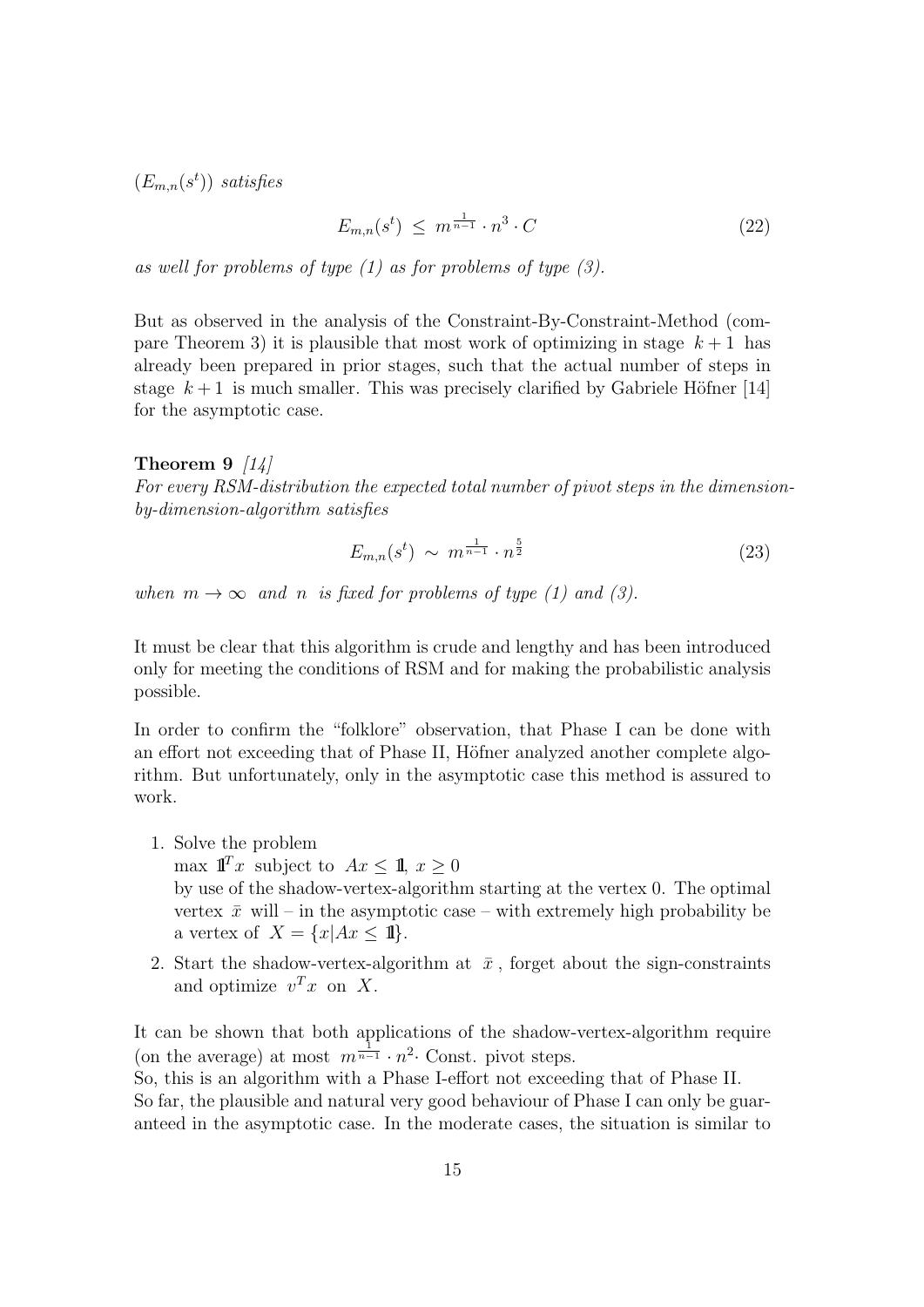that of the Sign-Invariance-Results, where the Constraint-By-Constraint-Method needs a factor n more pivot steps than Phase II does.

As we have discussed the advantages and drawbacks of SIM, we now consider similar questions for RSM. Seemingly it is a tremendous advantage of RSM that it generates only (the hard) feasible problems. But simultaneously it turns out to be a drawback that the given Phase I-algorithms are designed in a way such that they exploit this fact and are dependent on the guarantee of "0 being feasible". One way to overcome that drawback lies in the following idea. Remember that we want to solve all problem instances of the type

maximize 
$$
v^T x
$$
 subject to  $a_1^T x \leq b^1, \dots, a_m^T x \leq b^m$  (24)

with arbitrary values of  $b^i$  (not necessarily positive).

For integrating all these problems in our analysis, we use a "homogenization method". We introduce the notation  $P_n := \{x | Ax \leq b\}$  and reformulate our restrictions

$$
a_i^T x \leq b^i \text{ corresponds to } a_i^T x \leq 1 - \tilde{b}^i \text{ when } b^i = 1 - \tilde{b}^i \tag{25}
$$

So we can demand that

$$
a_1^T x + \tilde{b}^1 \cdot 1 \le 1, \dots, a_m^T x + \tilde{b}^m \cdot 1 \le 1 \tag{26}
$$

and define a polyhedron in  $\mathbb{R}^{n+1}$  by

$$
\left(a_i^1, a_i^2, a_i^3, \dots, a_i^n, \tilde{b}^i\right) \begin{pmatrix} x^1 \\ \vdots \\ x^n \\ x^{n+1} \end{pmatrix} \leq 1 \quad (x \in \mathbb{R}^{n+1}), \tag{27}
$$

which means that  $a_i^T \bar{x} + \tilde{b}^i x^{n+1} \leq 1 \ (\bar{x} \in \mathbb{R}^n)$  for  $i = 1, ..., m$ .

This system defines a new polyhedron  $P_{n+1} \subset \mathbb{R}^{n+1}$ . The set of feasible points with  $x^{n+1} = 0$  is a one-to-one copy of  $\{x | Ax \leq 1\}$ . And the set of feasible points with  $x^{n+1} = 1$  corresponds one-to-one to the set of points in  $P_n$ .

It is now clear that in level  $\{x^{n+1} = 0\}$  the problem satisfies all RSM-requirements. So we can solve the optimization problem for  $v^T x$  on that artificial polyhedron. But then we can use one further stage  $(n + 1)$  of the dimension-by-dimensionalgorithm to reach level  $\{x^{n+1} = 1\}$  (by maximizing  $x^{n+1} = e_{n+1}^T x$  on  $P_{n+1}$ ). If we use the shadow-vertex-algorithm starting at the level  $\{x^{n+1} = 0\}$ -optimum, then we walk on a cooptimal path all the time. And there will be two possible outcomes: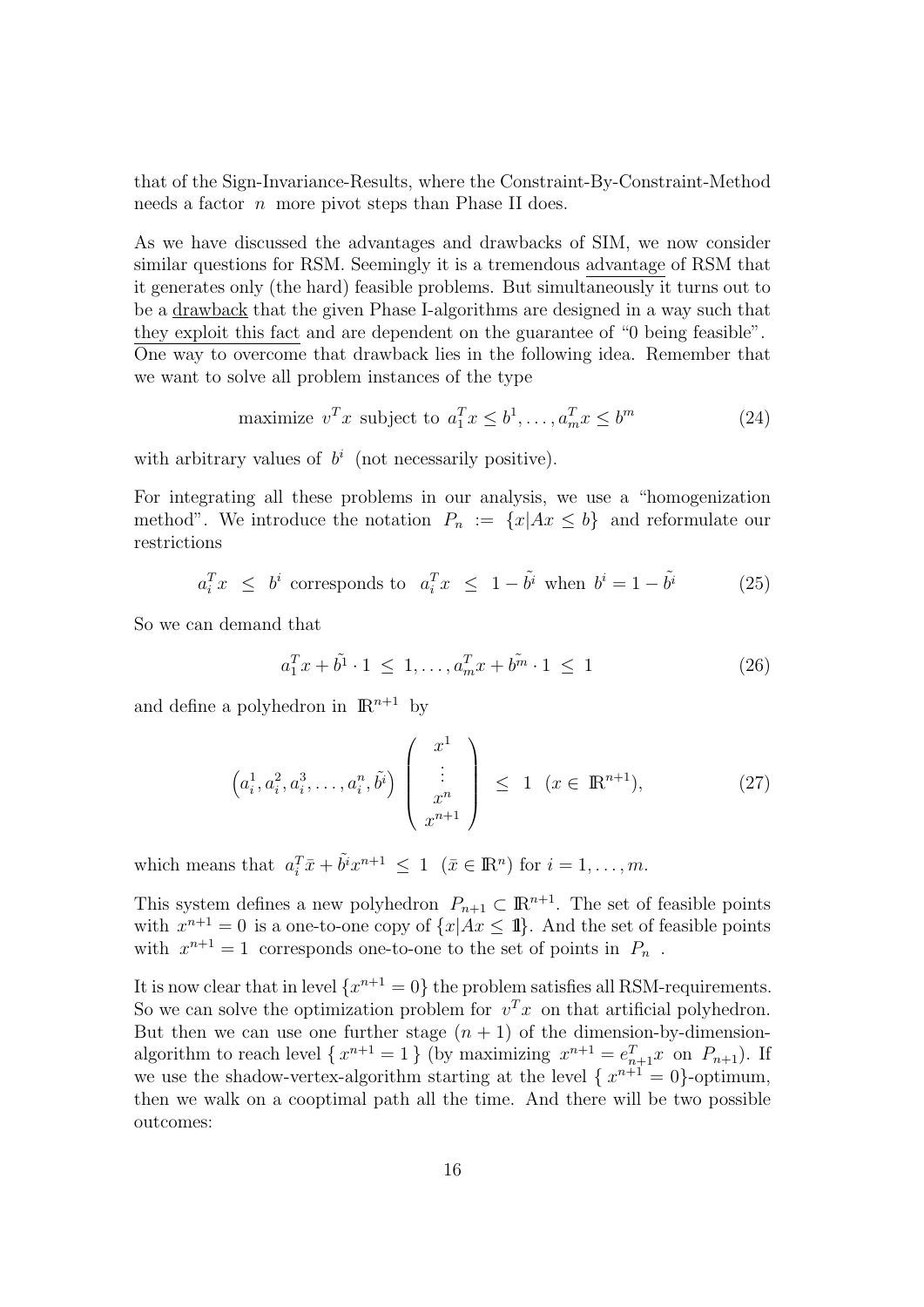- 1. Max  $\{x^{n+1}|x \in P_{n+1}\} < 1$ . Then level  $\{x^{n+1} = 1\}$  has no feasible points and  $P_n$  is proven to be empty, resp. infeasible.
- 2. Max  $\{x^{n+1}|x \in P_{n+1}\} \geq 1$ .

Then the shadow-vertex-path in stage  $n+1$  will traverse the desired level. We calculate the intersection point, drop the last coordinate 1 and have the optimal point for max  $v^T x$  subject to  $Ax \leq b$ . This results from the cooptimality of our path.

Now the following probabilistic result is obvious.

Theorem 10  $[9]$ If  $\begin{pmatrix} a_1 \\ \tilde{r} \end{pmatrix}$  $\tilde{b}^1$  $\Big\}$ , ...,  $\Big\{ \frac{a_m}{a_m^2}$  $\tilde{b^m}$ are distributed on  $\mathbb{R}^{n+1}$  according to the RSM, then general problems of type  $(1)$  can be solved for every  $(m, n)$  with an expected total number of pivot steps as

$$
E_{m,n}(s^t) \le m^{\frac{1}{n}}(n+1)^3 \cdot C \tag{28}
$$

But this condition has a quite artificial flavour, because the RSM-distribution of the augmented vectors may lead to dependencies between the gradients  $a_i$  and the capacities  $b^i$ .

We know one special distribution, where both wishes (RSM-distribution and independency) can be combined, namely the Gaussian distribution on  $\mathbb{R}^{n+1}$ . This is the only RSM-distribution, where the components of the generated vectors are independent. We obtain

#### Theorem 11  $[9]$ If the vectors  $\begin{pmatrix} a_1 \\ \tilde{b} \end{pmatrix}$  $\tilde{b}^i$  $\Big\}$ , ...,  $\Big\{ \frac{a_m}{a_m^2}$  $\tilde{b^m}$  $\setminus$ are independent and Gaussian-distributed, then

$$
E_{m,n}(s^t) \le m^{\frac{1}{n}}(n+1)^3 \cdot Const. \tag{29}
$$

For more general independent distributions of the right sides (the capacities), as for uniform distribution, we could not derive satisfactory bounds so far. However, this seems to be caused by technical difficulties. The special results in (Theorems 10 and 11 ) indicate that general problems with arbitrary independent capacitydistribution may be solvable on the average with the same effort.

We conclude our report with a look on general variants. In [15] Petra Huhn proved a lower bound on the average number of pivot steps, which is valid for all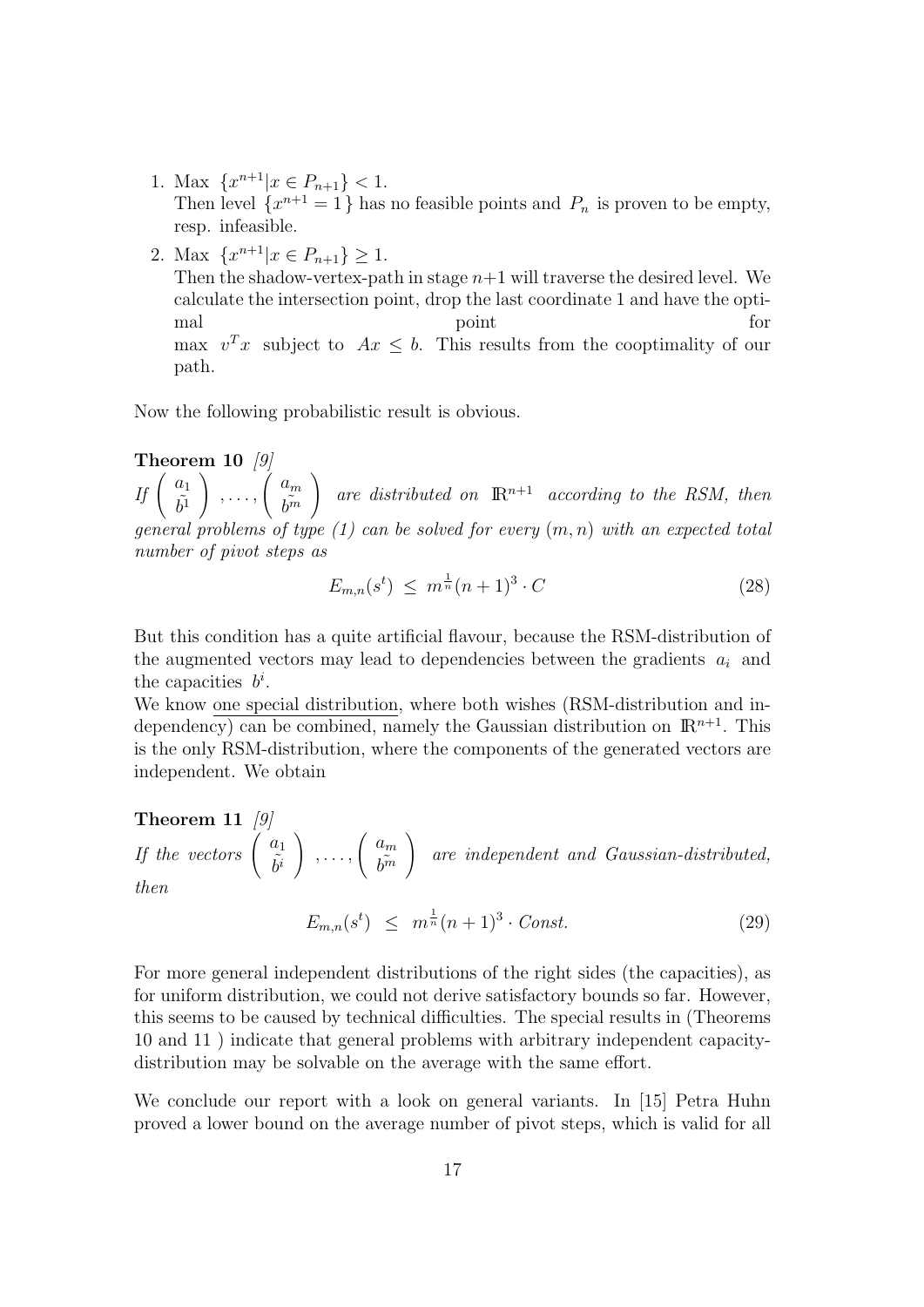variants. Assume that Phase I has provided us with a vertex  $x_0$  of X, and that the objective  $v^T x$  had no impact on Phase I. Then we start at  $x_0$  with Phase II and try to reach the optimal vertex  $x_{opt}$ . To bridge the distance, every variant has to use edges of the polyhedron  $X$ . Now stochastic geometry can provide information on the distribution of the length of these edges. If one can show that there are extremely few "long" edges, then a large number of "small" edges has to be used for our walk. This has been done in [15] and it gave a guarantee that no variant can – on the average – do its job with less than a certain (computable) number of steps. Quantitatively, this reads as follows. We present only the result for a special distribution, the uniform distribution on  $\omega_n$  (corresponding results have been derived for a large class of distributions).

#### Theorem 12  $(15)$

In a typical RSM problem with uniform distribution on  $\omega_n$ , every variant of the  $Simplex-Algorithms will - on the average - require a certain number  $E_{m,n}^{av}(s)$  of$ pivot steps, and

 $E^{av}_{m,n}(s) \geq Const. \cdot m^{\frac{1}{n-1} - \frac{1}{(n-1)^2}} \cdot n^{-\frac{1}{2(n-2)}} \cdot (2n-2)^{-\frac{1}{n-1} + \frac{2}{(n-1)^2}} \approx C \cdot m^{\frac{1}{n-1}} \cdot n^0.$  (30)

Despite the fact that here the *n*-order is  $n^0$  (compare with  $n^2$  for the shadowvertex-algorithm), this shows that no variant can perform substantially better. This means that there is no algorithm (variant) running essentially faster than the shadow-vertex-algorithm, which can exploit the increasing number of options with *n*, and which avoids the typical order  $m^{\frac{1}{n-1}}$  in the RSM-model.

Thus – a posteriori – the results on the shadow-vertex-algorithm have proved to be quite representative. It is not the very best variant, but not much worse than the very best.

Note that the lower bound in Theorem 12 is meaningful only when  $m \gg n$ , because only then it becomes significantly greater than 1, although the inequality is valid for all  $(m, n)$ . This is different from the results about the variance (Theorem 7) and the speed-up for Phase I (Theorem 9), where it is uncertain, whether these results will be valid in moderate dimensions, too. (Perhaps not the technical difficulties are to blame). It may as well be possible that these results essentially rely on a regularization effect of the polyhedra for large number of points, as we know it from the approximation of a ball from inside by the convex hull of a huge number of random points.

To clarify these questions, remains an important challenge for future research.

### References

[1] Adler, I. and Karp, R. and Shamir, R. : A family of variants solving an  $m \times d$ linear program in expected number of pivot steps depending on d only. Math. Oper. Res. 11,1986, 570–590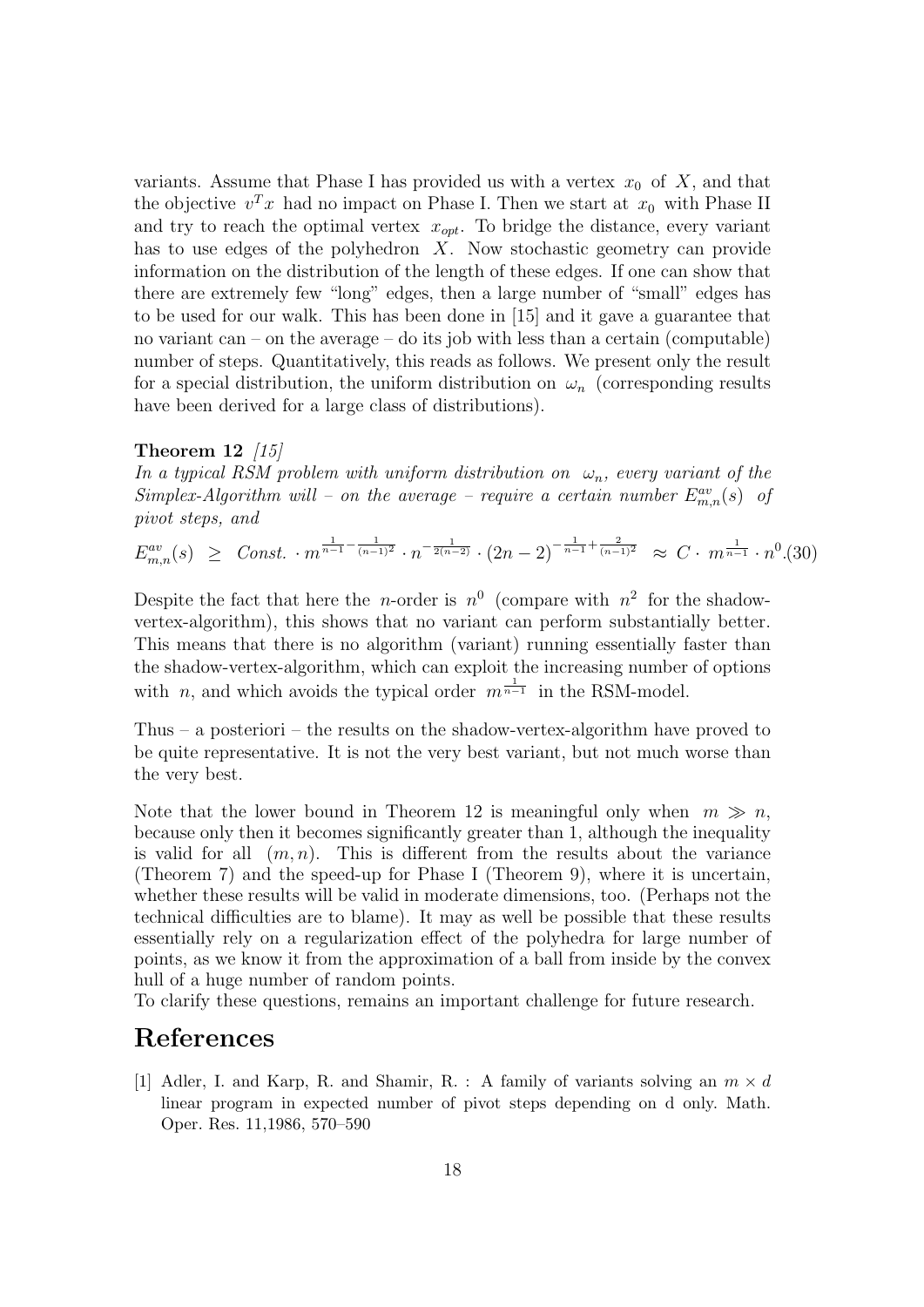- [2] Adler, I. and Karp, R. M. and Shamir, R.: A Variant Solving an  $m \times d$  Linear Program in  $O(min(m^2, d^2))$  Expected Number of Pivot Steps, Journal of Complexity 3, 1987, 372–387
- [3] Adler, I. and Megiddo, N.: A Algorithm where the Average Number of Steps is Bounded Between two Quadratic Functions of the Smaller Dimension, Journal of the ACM 32, 1985, 871–895
- [4] Borgwardt, K.H.: Untersuchungen zur Asymptotik der mittleren Schrittzahl von verfahren in der Linearen Optimierung, Dissertation Kaiserslautern, 1977
- [5] Borgwardt, K.H.: Some Distribution-Independent Results About the Asymptotic Order of the Average Number of Pivot Steps of the Method, Mathematics of Operations Research 7, 1982, 441–462
- [6] Borgwardt, K.H.: The Average Number of Pivot Steps Required by the -Method is Polynomial, Zeitschrift für Operations Research 26, 1982, 157–177
- [7] Borgwardt, K.H.: The Method, A Probabilistic Analysis, Springer Verlag, Heidelberg, 1987
- [8] Borgwardt, K.H. and Damm, R. and Donig, R. and Joas, G.: Empirical Studies on the Average Efficiency of Variants under Rotation Symmetry, ORSA Journal on Computing 5, 1993, 249–260
- [9] Borgwardt, K. H.: Probabilistic Analysis of the Method, Contemporary Mathematics 114, 1990, 21–34
- [10] Borgwardt, K.H.: Average Complexity of a Gift-Wrapping Algorithm for Determining the Convex Hull of Randomly Given Points, Discrete and Computational Geometry 17, 1997, 79–109
- [11] Borgwardt, K.H.: A Sharp Upper Bound for the Expected Number of Shadow-Vertices in the Rotation-Symmetry-Model, submitted to Mathematics of Operations Research, 1997, 47 pages
- [12] Borgwardt, K.H.: Ideas Leading to a Better Bound on the Average Number of Pivot Steps for Solving an LP, submitted to Operations Research Proceedings, 1997, 12 pages
- [13] Haimovich, M.: The Algorithm is Very Good! On the Expected Number of Pivot Steps and Related Properties of Random Linear Programs, Columbia University, New York, Report, 1983
- [14] Höfner, G.: Lineare Optimierung mit dem Schatteneckenalgorithmus Untersuchungen zum mittleren Rechenaufwand und Entartungsverhalten, Dissertation Augsburg, 1995
- [15] Huhn, P.: Schranken für die durchschnittliche Laufzeit von verfahren und Innere-Punkt-Verfahren, Dissertation Augsburg, 1997
- [16] Küfer, K.: Asymptotische Varianzanalysen in der stochastischen Polyedertheorie, Dissertation Kaiserslautern, 1992
- $[17]$  Küfer, K.: On the variance of the number of pivot steps required by the algorithm, Zeitschrift für Operations Research 42, 1995, 1–24